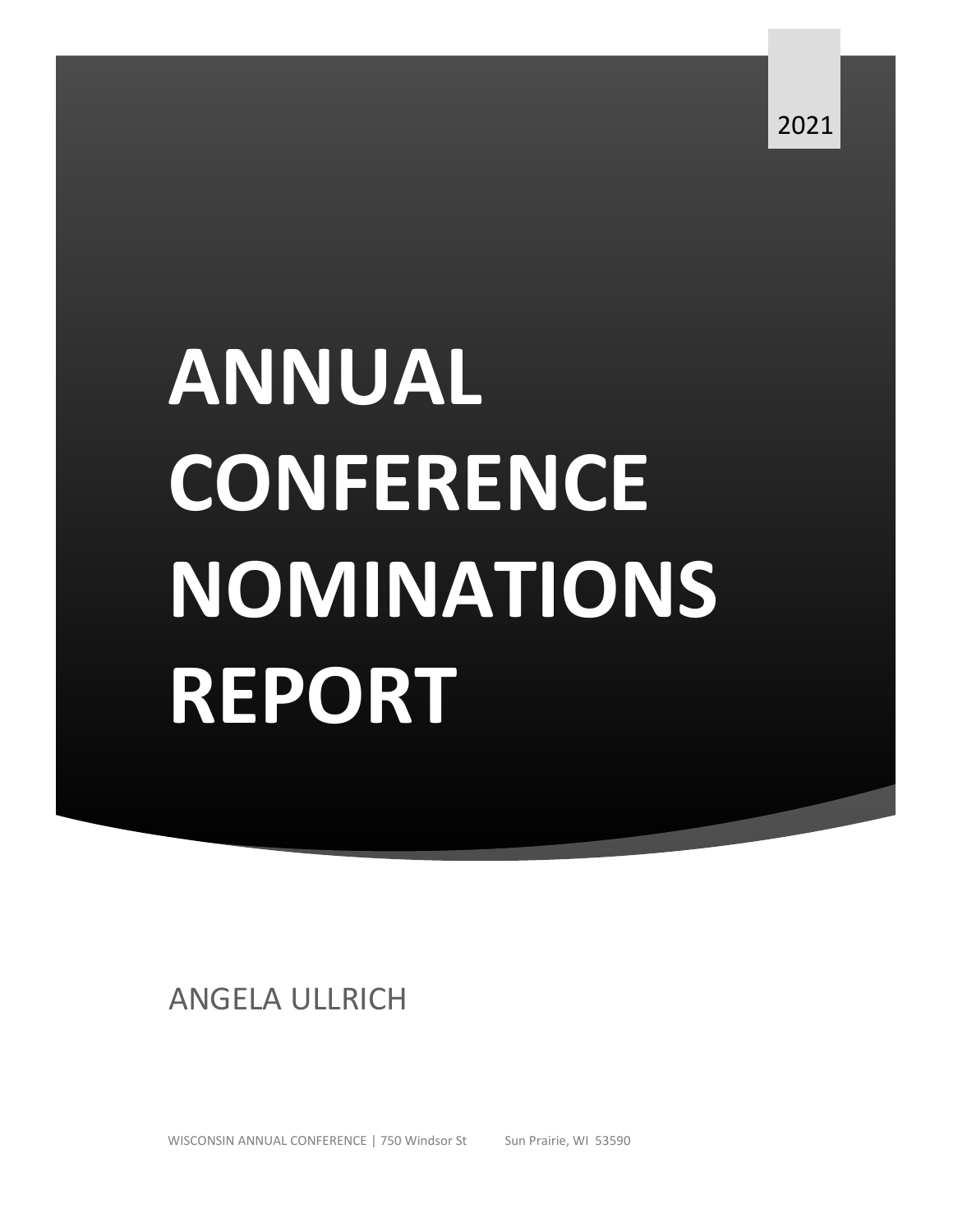## **Table of Contents**

| 2016-2020 North Central Jurisdictional and General Board and Agency Representatives; |  |
|--------------------------------------------------------------------------------------|--|
|                                                                                      |  |

## **Boards**

## **COMMISSIONS**

## **COUNCILS**

## **COMMITTEES**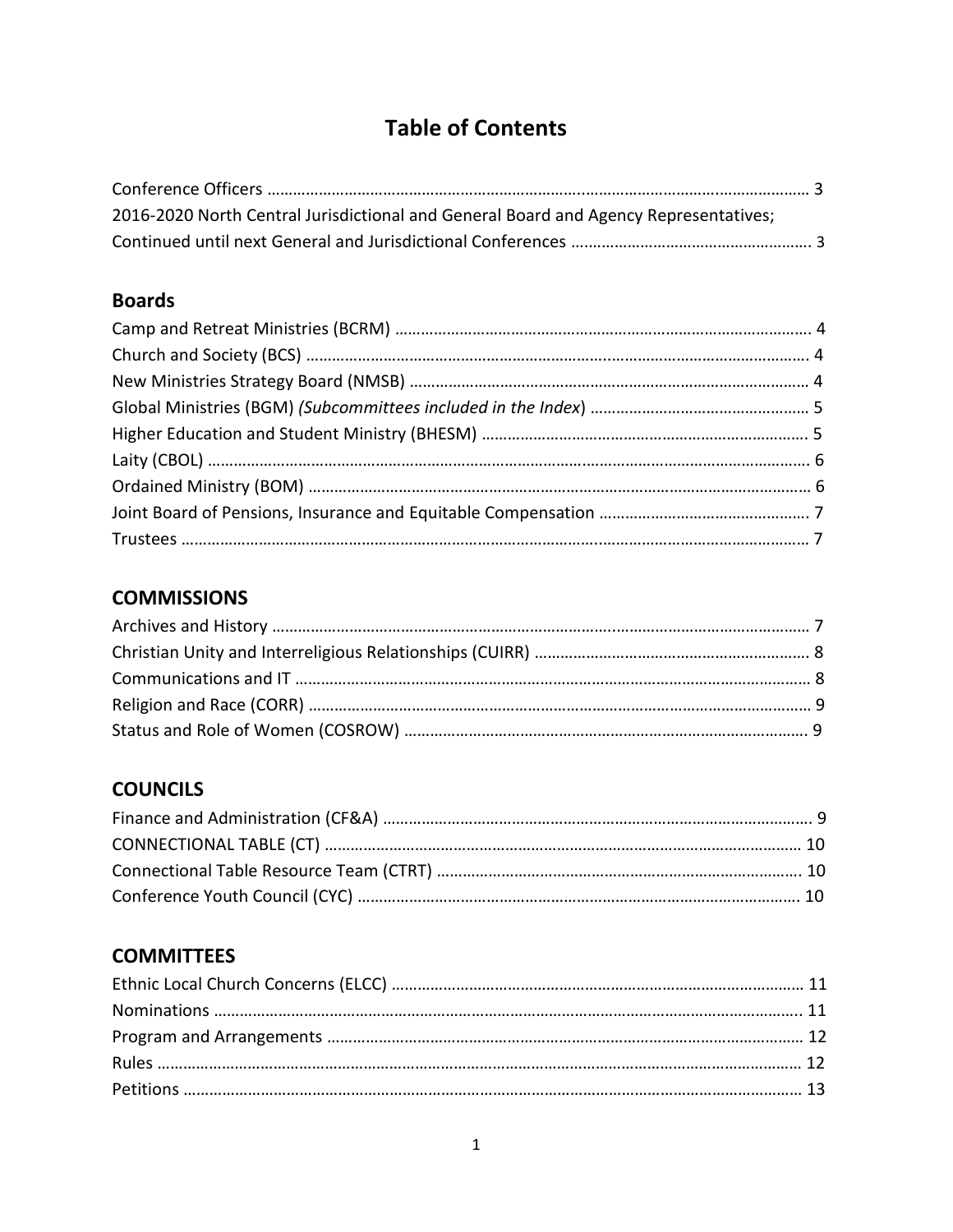## **COMMITTEES, TASK FORCES, GROUPS**

| Task Force on Wisconsin-Dongbu Annual Conferences Partner Relationships  14 |  |
|-----------------------------------------------------------------------------|--|

## **INDEX**

## **Board of Global Ministries Sub-Committees**

| Disaster Preparedness <b>Manual According to the Contract Office</b> of the manual contract of the manual contract of |  |
|-----------------------------------------------------------------------------------------------------------------------|--|
|                                                                                                                       |  |

## **ORGANIZATIONS RELATED TO THE WI ANNUAL CONFERENCE**

| Trustees of Boards of Institutions of Higher Education (for information only)  18 |  |
|-----------------------------------------------------------------------------------|--|
|                                                                                   |  |

## **DISTRICT AGENCIES**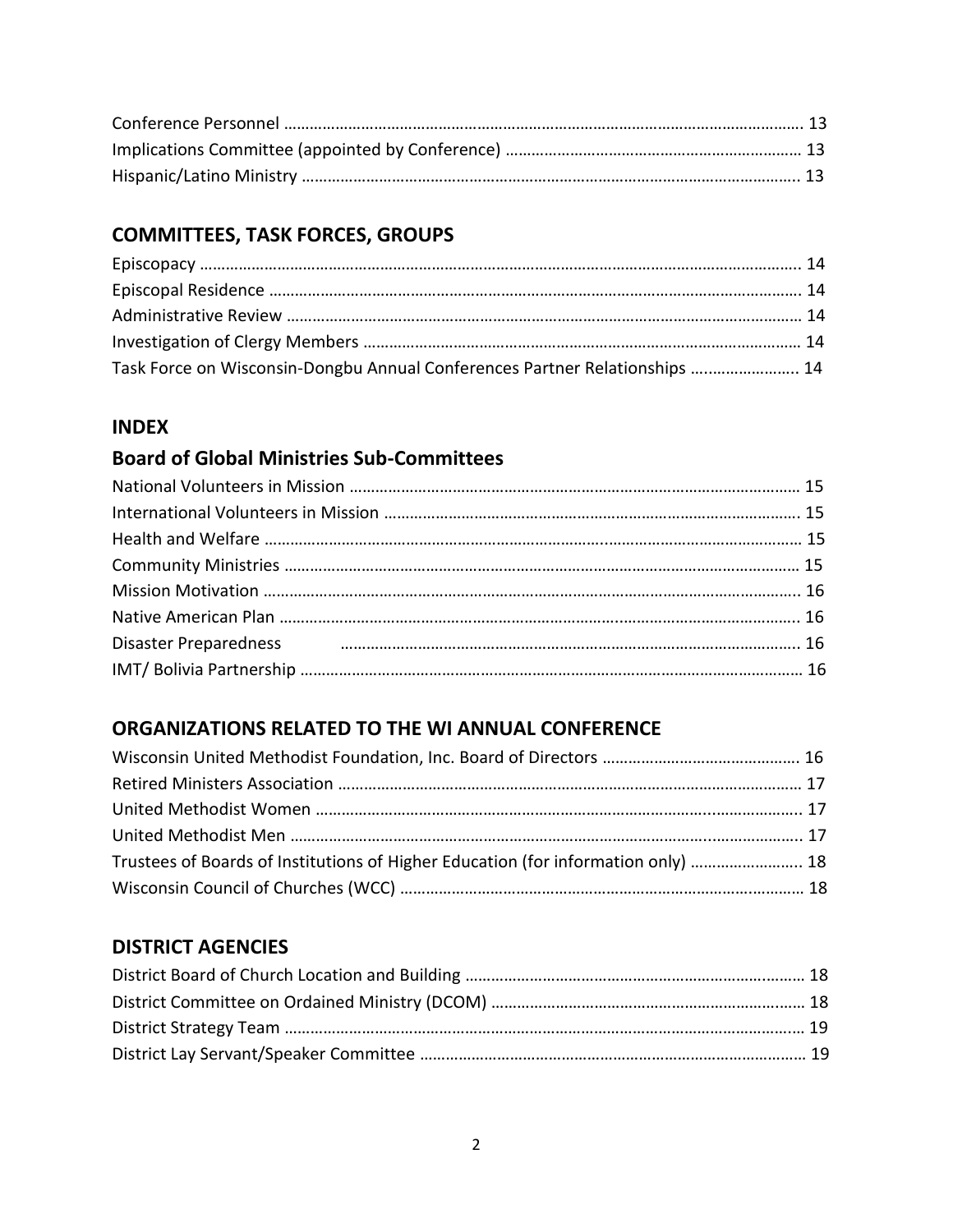## **2021 ANNUAL CONFERENCE NOMINATIONS REPORT**

## **Conference Officers**

Chancellor BILL WHITE Co-Chancellor Lay Leader **DEANNA SHIMKO** Associate Lay Leader BEN BRANCEL Secretary **Kevin Rice Myers Kevin Rice Myers** Statistician DON CRAMER Treasurer SARAH SNEIDER Director of Connectional Ministries Sue D'Alessio

## **2016-2020 North Central Jurisdictional and General Board and Agency Representatives;** *Continued until next General and Jurisdictional Conferences*

| General Board of Church and Society                    | PyungAhn Peace Kim        |
|--------------------------------------------------------|---------------------------|
| <b>General Council on Finance &amp; Administration</b> | Kate Croskery Jones       |
| Jurisdictional Mission Council                         | <b>GAIL BURGESS,</b>      |
| Jurisdictional Court of Appeals                        | Edwin Vargas, RICK CHURAN |
| Jurisdictional Committee on Investigation              | Dan Dick (alternate)      |
| Jurisdictional Committee on Archives & History         | <b>JUDY VASBY</b>         |
| <b>General Commission on Communications</b>            | <b>JIHYIN ESTHER PAIK</b> |
| Jurisdictional Committee on Episcopacy                 | KATIE CRISE, Dan Schwerin |
| World Methodist Council                                | Sam Royappa               |
| Committee on Faith and Order                           | Sam Royappa               |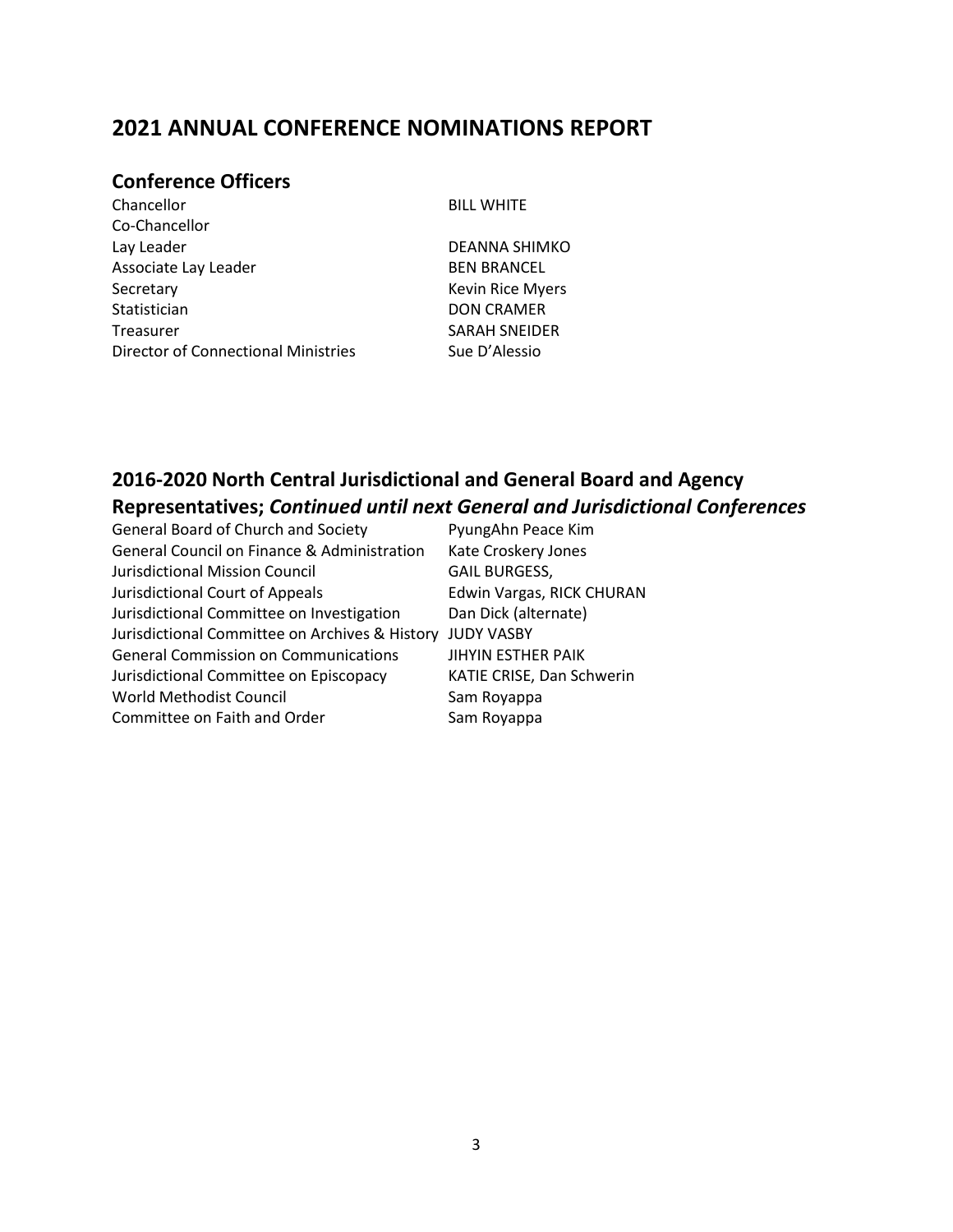#### **Boards**

#### **Camp and Retreat Ministries (BCRM)**

Chairperson Bill Busch Vice Chairperson **Secretary** Personnel Liaison **Douglas Clement** 

Board of Trustees Liaison IRENE STEINL Site Director, Lake Lucerne Site Director, Pine Lake NICK COENEN Director of Connectional Ministries Sue D'Alessio

Members Bill Busch (2016), Douglas Clement (2016), NATE COOK (2012), LAURA PFEFFER (2011), SALUD RODMAN (2016) MATTHEW TAYLOR (2015), Claire Douglas (2020), Bob Blackburn (2020)

#### **Church and Society (BCS)**

Chairperson Dan Dick Vice Chairperson **Secretary** Members (selected by Board) PyungAhn Peace Kim, Grace Baldridge,

Afi Dobbins. DANIELLE DELCONTE, NICK COENEN (Selected by Nominations) Eddie Crise, Jayneann McIntosh, DWIGHT MORGAN, LIZ BRINNEHL, Dan Dick, Arveda "Freddie" Kirk, Bridget Case

Peace with Justice Coordinator **PyungAhn Peace Kim** Representatives from other Committees: UMW MARTHA ORTIZ BOYER CORR Ebenezer Insor

CUIRR Grace Cajiuat ELCC Ebenezer Insor Immigration Task Force DONNA VEATCH Cabinet Liaison

CYC SIERRA GYRION

#### **New Ministries Strategy Board (NMSB)**

Chairperson **Lori Lossie** Vice Chairperson **Secretary** Financial Secretary Fiduciary Chair **Rebecca Voss** Rebecca Voss Members (selected by Board) Lori Lossie (2019), Jenny Lee (2021), Mao Her (2021), Chris Van Beek (2021) (Selected by Nominations) Jennifer Emert (2016), Lynne Hines-Levy (20??), Bill McBride (2017), Rebecca Voss (2016), PAUL SCHUMACHER (20??)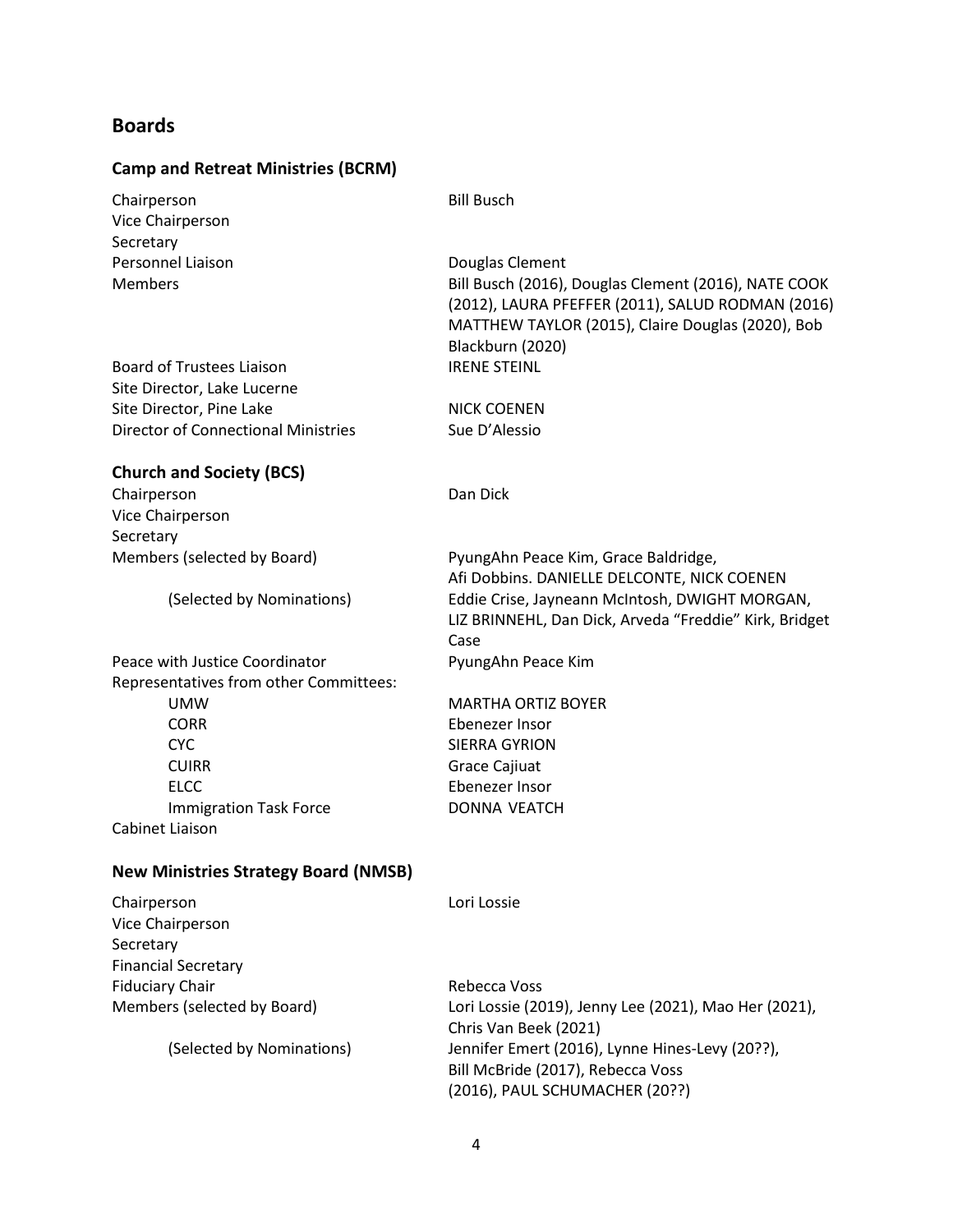Representatives from Ethnic Caucuses African American Asian American Hmong Jay Xiong Korean InWha Shon Hispanic **Carlos Sandoval** Director of Congregational Development Jorge Mayorga Solis

#### **Global Ministries (BGM)** *(Subcommittees included in the Index)*

Chairperson **Anita Lang** Secretary GAIL BURGESS BGM Committee Chairpersons Health and Welfare Ministries Dawn Jeffers Ramstad Mission Motivation Mary Balson National Volunteers in Mission WESLEY HURLBURT International Volunteers in Mission Community Ministries KADY HER-YANG, LIZ BRINNEHL Immigration and Refugee Ministries DONNA VEATCH Native American Plan **HOLLY HELTON-ANISHINAABEQWA** IMT/Bolivia Partnership Manita Lang Disaster Preparedness/Response William "Bud" Budzinski Conference Youth Council LIANNA DANIELS Conference Secretary of Global Ministries United Methodist Women LINDA WHITELOCK, CHERIE HARTLEY NCJ-Volunteers in Mission Listowel Ayensu-Mensah Members **ALEX DICKERSON, David Harsh** District Representatives North Central North East North West Joel Certa-Werner South East **DWIGHT MORGAN** South West **LIZ BRINNEHL** Staff Liaison Staff Liaison Sue D'Alessio

#### **Higher Education and Student Ministry (BHESM)**

| Chairperson                               | Elizabeth Whitford                                     |
|-------------------------------------------|--------------------------------------------------------|
| Vice Chairperson                          |                                                        |
| Secretary                                 | LAURA PFEFFER                                          |
| Members (selected by Board)               | LANNA LAIRD, KARA VAN BEEK                             |
| Members (selected by Nominations)         | KATIE HARRINGTON, Myunghoon Han, Elizabeth<br>Whitford |
| Rep from Ministries to students in Sec Ed | ALAN MCCALISTER, MALLORY MOORE                         |
| <b>Campus Ministry Students</b>           |                                                        |
| United Methodist Women<br>CYC.            | <b>MARTHA ORTIZ BOYER</b>                              |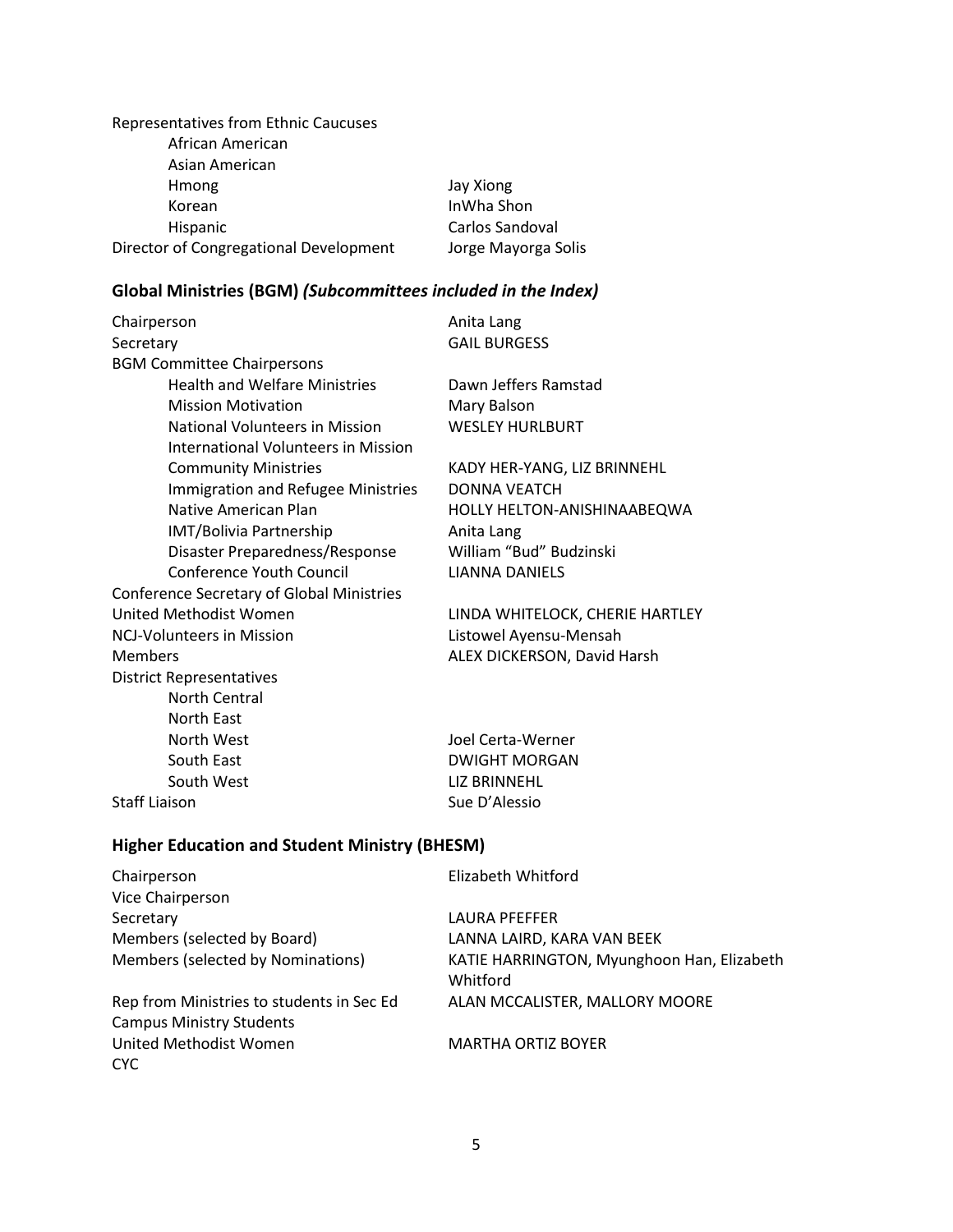| North Central College                    | <b>MIKE MOSER</b>                    |
|------------------------------------------|--------------------------------------|
| Garrett-Evangelical Theological Seminary |                                      |
| <b>Board of Ordained Ministry</b>        |                                      |
| <b>Staff Liaison</b>                     | Sue D'Alessio                        |
| Laity (CBOL)                             |                                      |
| Conference Lay Leader                    | DEANNA SHIMKO                        |
| Associate Conference Lay Leader          | <b>BEN BRANCEL</b>                   |
| <b>District Lay Leaders</b>              |                                      |
| <b>North Central</b>                     | MICHAEL ZAHN                         |
| <b>North East</b>                        | <b>TERI PETERSON</b>                 |
| North West                               | <b>JAN LORENTZ</b>                   |
| South East                               | <b>MARK SHEETS</b>                   |
| South West                               |                                      |
| District Lay Servant Ministry Leaders    |                                      |
| <b>North Central</b>                     | ANN JOHNSON, NANCY JO SCHMIG         |
| <b>North East</b>                        | <b>RON POWELL</b>                    |
| North West                               |                                      |
| South East                               |                                      |
| South West                               | LISA GILBERT (chair), GREG ZURBUCHEN |
|                                          | <b>DORTHY RADLEY</b>                 |
| Immediate Past Conference Lay Leader     |                                      |
| <b>Bishop</b>                            | Bishop Hee Soo Jung                  |
| Cabinet Liaison                          | <b>Tsuker Yang</b>                   |
| <b>Staff Liaison</b>                     | Sue D'Alessio                        |

#### **Ordained Ministry (BOM)** (appointed by Bishop)

| Chairperson                                | Krysta Deede                                     |
|--------------------------------------------|--------------------------------------------------|
| Vice Chairperson                           | Rob Odum                                         |
| Secretary                                  | Kevin Dembinski                                  |
| Order of Deacons Chairperson               | Susan Haller                                     |
| Order of Elders                            | Steve Scott                                      |
| Fellowship of LLP and Assoc Members Chair  | Mike Weaver                                      |
| Executive Committee Members (additional)   | ANN HERROLD-PETERSON, Laura Crosskey             |
| <b>Coordinator of Clergy Credentialing</b> |                                                  |
| and Vocational Discernment                 | <b>TyLacey Hines</b>                             |
| Cabinet Representative                     | <b>Forrest Wells</b>                             |
| <b>Members</b>                             | Aaron Alfred, Jeremy Deaner, Krysta Deede, Kevin |
|                                            |                                                  |

Dembinski, ESTHER FAHM, Cherie Forret, LENORE GEISTHARDT, Susan Haller, Robb McClintock, BARBARA MCCRORY, Jerry Morris, Steve Scott, InWha Shon, Jakes Voker, Mary Anne Conklin, Rafael Cubilette, Toua Thomas Thao, Mark Fowler, Rob Odum, Maribel Celiz, Mike Weaver, Laura Crosskey, JESSICA GOBEL, ANN HERROLD-PETERSON, In Sun Lee, Tshishinen Mpoyo, Cathy Hamblin, Mary Beth Scow, ANDY IRVINE, Andrew Jones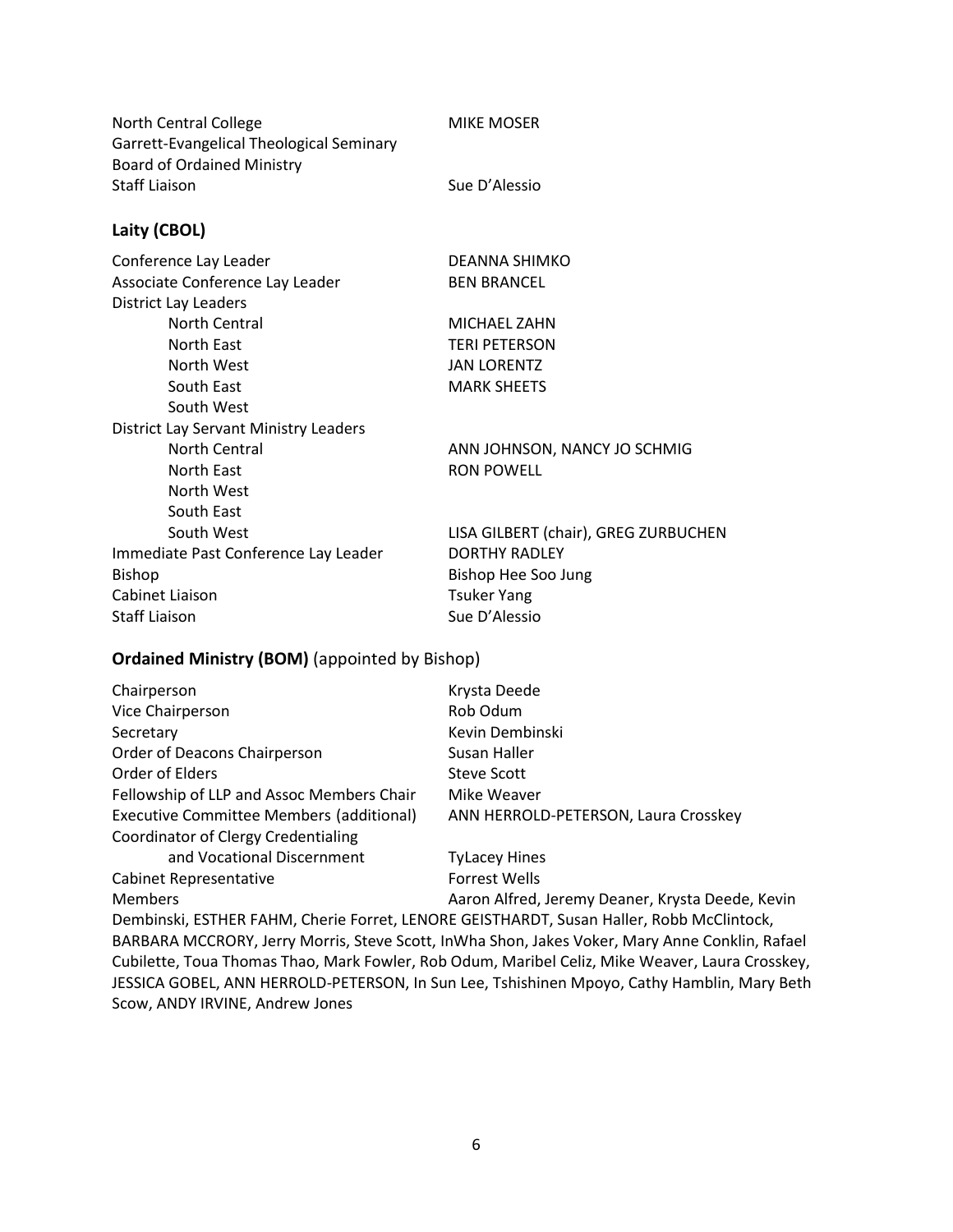#### **Joint Board of Pensions, Insurance and Equitable Compensation**

| Chairperson<br>Vice Chairperson (insurance)<br>Vice Chairperson (equitable compensation)<br>Vice Chairperson (pensions)<br>Secretary/Treasurer<br>Class of 2024 | Cheryl Weaver<br>Sue Burwell<br><b>JACK ARNESTON</b><br><b>Joel Deaner-Rogers</b><br><b>JANE WALTERS</b><br>Sue Burwell, Joel Deaner-Rogers, Sun Joong "Sunny"<br>Kim |
|-----------------------------------------------------------------------------------------------------------------------------------------------------------------|-----------------------------------------------------------------------------------------------------------------------------------------------------------------------|
| Class of 2028                                                                                                                                                   | Cheryl Leaver, Gary Cole, Tshishinen Mpoyo, Kari Riley,<br>JACK ARNESTON, GREGORY CHIVER, ANNETTE LOUIS,<br>DWIGHT MORGAN, MARY ANN MESMER, JANE<br><b>WALTERS</b>    |
| <b>East WI Pension Trust</b>                                                                                                                                    | David Harsh                                                                                                                                                           |
| <b>Conference Treasurer</b>                                                                                                                                     | <b>SARAH SNEIDER</b>                                                                                                                                                  |
| <b>Conference Benefits Officer</b>                                                                                                                              | Jean Nicholas                                                                                                                                                         |
| <b>Cabinet Representative</b>                                                                                                                                   | <b>Scott Carlson</b>                                                                                                                                                  |
| <b>Bishop</b>                                                                                                                                                   | Bishop Hee Soo Jung                                                                                                                                                   |
| Consultants                                                                                                                                                     | <b>DAVID OGDEN</b>                                                                                                                                                    |
| <b>Trustees</b>                                                                                                                                                 |                                                                                                                                                                       |
| Chairperson                                                                                                                                                     | Paul Gregersen                                                                                                                                                        |
| Vice Chairperson                                                                                                                                                | <b>Francois Russell</b>                                                                                                                                               |
| Secretary                                                                                                                                                       | <b>IRENE STEINL</b>                                                                                                                                                   |
| Episcopal Residence Representative                                                                                                                              | Anita Genrich                                                                                                                                                         |
| Class of 2021                                                                                                                                                   | Francois Russell, MATT TEMPLETON, KATHY GIONIS                                                                                                                        |
| Class of 2022                                                                                                                                                   | Paul Yoder, KEN MAKI, JANE DEUSTER                                                                                                                                    |
| Class of 2023                                                                                                                                                   | ANITA COPPER, Anita Genrich, LUIS PAOLO VASQUEZ                                                                                                                       |
| Class of 2024                                                                                                                                                   | DON WIED, John (Jack) Stubbs                                                                                                                                          |
| Bishop                                                                                                                                                          | Bishop Hee Soo Jung                                                                                                                                                   |
| Treasurer                                                                                                                                                       | <b>SARAH SNEIDER</b>                                                                                                                                                  |
| <b>Conference Chancellor</b>                                                                                                                                    | <b>WILLIAM WHITE</b>                                                                                                                                                  |
| <b>Cabinet Representative</b>                                                                                                                                   | <b>Tsuker Yang</b>                                                                                                                                                    |
|                                                                                                                                                                 |                                                                                                                                                                       |

### **COMMISSIONS**

#### **Archives and History**

Chairperson LYNN WILLIAMS Vice Chairperson Chris Bethke Secretary Joel Certa-Werner District Representatives

North Central **IFAN BONNEY** (2021) North East **LINDA BEIER** (2021) North West Joel Certa-Werner (2021) South East Nancy Bauer-King (2021)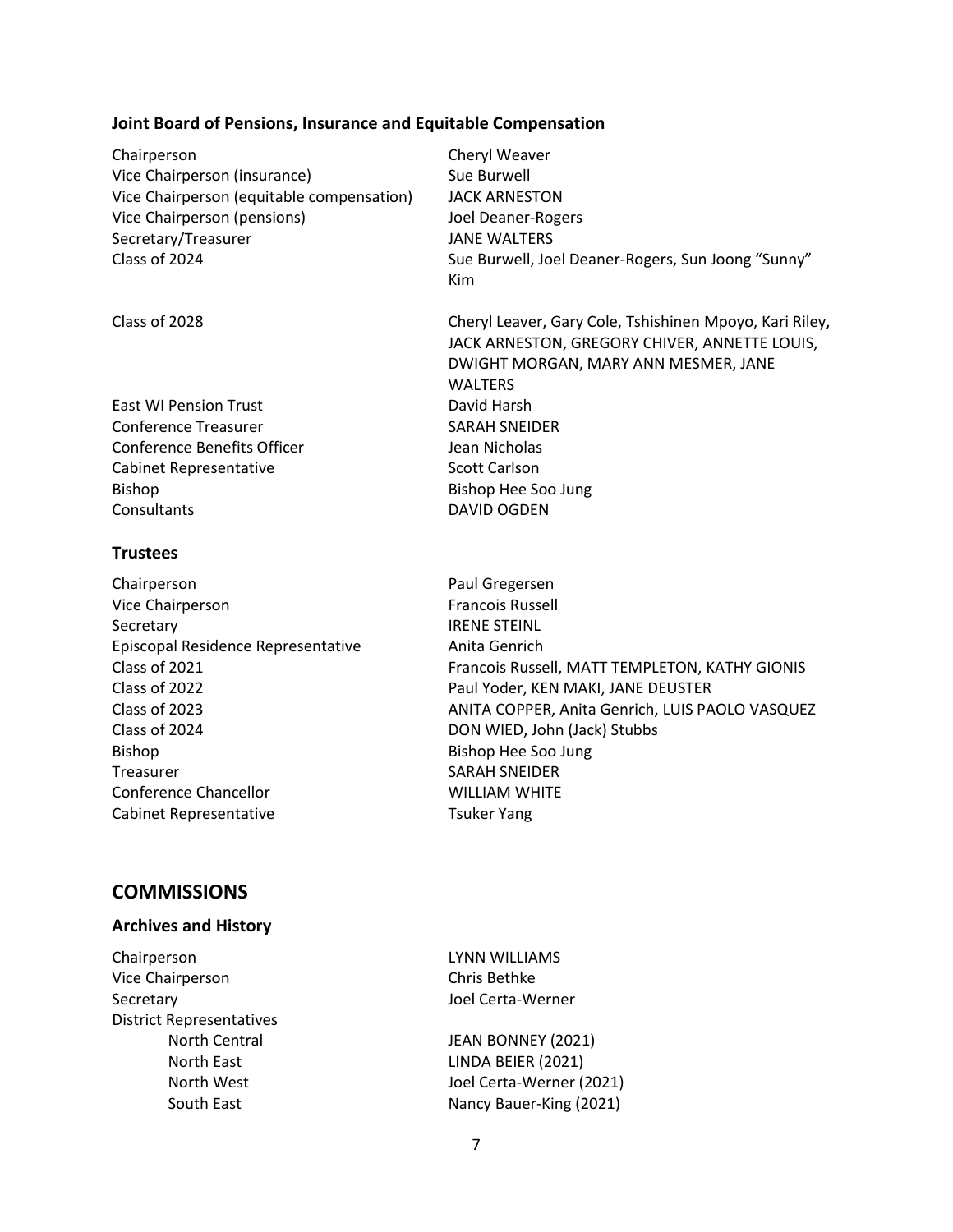| South West                                                      | Chris Bethke (2021)                                                                                   |
|-----------------------------------------------------------------|-------------------------------------------------------------------------------------------------------|
| Members (selected by Nominations)                               | LYNN WILLIAMS (2017), Richard Bonney (2021), DAVID                                                    |
|                                                                 | <b>CAVERLY (2021)</b>                                                                                 |
| <b>Conference Treasurer</b>                                     | <b>SARAH SNEIDER</b>                                                                                  |
| Conference Historian                                            | <b>SANDY KINTNER</b>                                                                                  |
| Conference Archivist & Historical Librarian                     | LYNN LUBKEMAN                                                                                         |
| Conference UMW Historian                                        | <b>JUDY VASBY</b>                                                                                     |
| Cabinet Representative                                          |                                                                                                       |
| <b>Director of Connectional Ministries</b>                      | Sue D'Alessio                                                                                         |
| Pastor at Greenfield: Memorial UMC                              | Rob Odum                                                                                              |
| <b>Christian Unity and Interreligious Relationships (CUIRR)</b> |                                                                                                       |
| Chairperson                                                     | Grace Cajiuat                                                                                         |
| <b>UMC Members by District</b>                                  |                                                                                                       |
| North Central                                                   | Wesley White                                                                                          |
| North East                                                      | JULIE SCHUBRING, Pat Knutson                                                                          |
| North West                                                      | Chris Van Beek                                                                                        |
| South East                                                      | Kris Androsky, Carlos Careaga, Lynne Hines-Levy,                                                      |
| South West                                                      | <b>BRIGIT PARLOW, Mel Vance</b>                                                                       |
|                                                                 | Representatives of Annual Conference on Ecumenical and/or Interfaith Bodies (appointed by the bishop) |
| At Large (participant in an ecumenical shared ministry          |                                                                                                       |
| UM Members at Large                                             |                                                                                                       |
| Youth (nominated by CYC)                                        |                                                                                                       |
| <b>Additional District Member(s)</b>                            |                                                                                                       |
| General Commission from other Judicatories                      |                                                                                                       |
| Exec Dir of Wisconsin Council of Churches                       | Kerri Parker                                                                                          |
| Conference Lay Leader                                           | <b>DEANNA SHIMKO</b>                                                                                  |
| <b>Staff Liaison</b>                                            | Sue D'Alessio                                                                                         |
| <b>Communications and IT</b>                                    |                                                                                                       |
| Chairperson                                                     | <b>CHERYL PRINTZ</b>                                                                                  |
| Vice Chairperson                                                |                                                                                                       |
| Secretary                                                       |                                                                                                       |
| <b>District Representatives</b>                                 |                                                                                                       |
| North Central                                                   |                                                                                                       |
| North East                                                      | <b>RON POWELL</b>                                                                                     |
| North West                                                      |                                                                                                       |
| South East                                                      | CHERYL PRINTZ, Tina Itson                                                                             |
| South West                                                      |                                                                                                       |
| Ex-officio                                                      | Steve Scott, Krysta Deede                                                                             |
| Advisory                                                        | JIHYUN ESTHER PAIK (member of UMCOM)                                                                  |
|                                                                 | Kevin Rice Myers, Conference Secretary                                                                |
| <b>Director of Communications</b>                               | <b>LISA WINK</b>                                                                                      |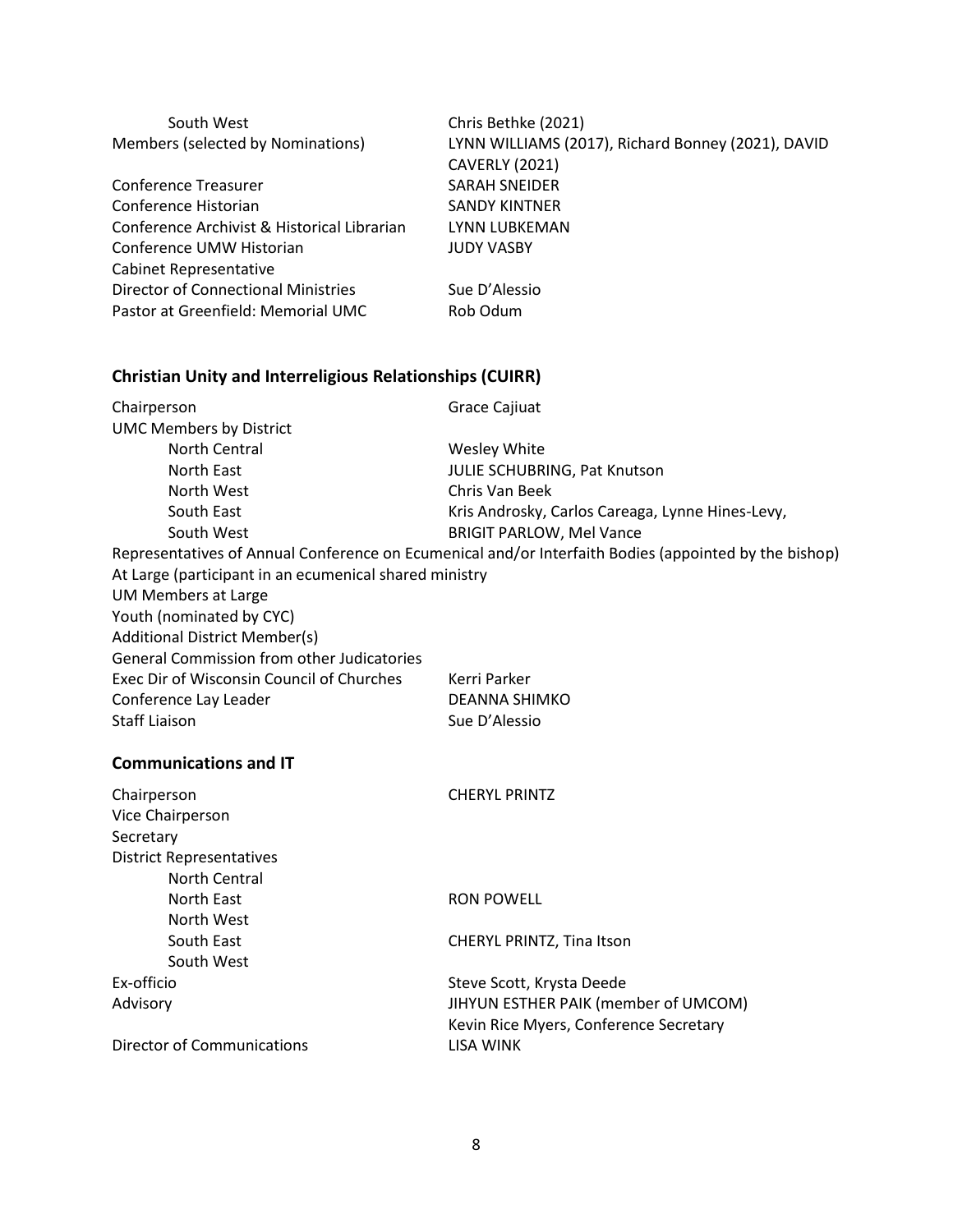#### **Religion and Race (CORR)**

Chairperson Ebenezer Insor Vice Chairperson **PAT DUNN** Secretary BECKY JOPPICH District Representatives North Central North East **IRENE VERDEGAN** North West MICHAEL JOHN RESZLER South East MURIEL SMITH-GROSS South West United Methodist Women **RUBY DOW** General Commission Ethnic Caucus Representatives Hispanic Sam Ayala BMCR BMCR Afi Dobbins-Mays Asian **Abraham Aaron Alfred** Korean Caucus **Dr. Don Kim** Hmong Caucus Jay Xiong Immigration Task Force DONNA VEATCH Board of Global Ministries Ethnic/Local Church Concerns Past Chairperson Ex-Officio **Rafael Cubliette, Rob Odum** Staff Liaison Sue D'Alessio

Members **Andrew Oren, Ebenezer Insor, VICKY VEGA, Clarissa** Andrew Oren, Ebenezer Insor, VICKY VEGA, Clarissa Martinelli, Luis Velasquez Native American **HOLLY HELTON-ANISHINAABEQWA** 

#### **Status and Role of Women (COSROW)**

Chairperson Clergywomen Clergymen David Hart Laymen United Methodist Women SUE PLASTERER Youth MARDA BRIGHAM Staff Liaison Sue D'Alessio Cabinet Liaison **Barb Certa-Werner** 

Laywomen LAURA PFEFFER, CYNTHIA MORSE, PAT GALLUS

### **COUNCILS**

#### **Finance and Administration (CF&A)**

| Chairperson      | Steve Miller (acting chair) |
|------------------|-----------------------------|
| Vice Chairperson |                             |
| Secretary        | Steve Miller                |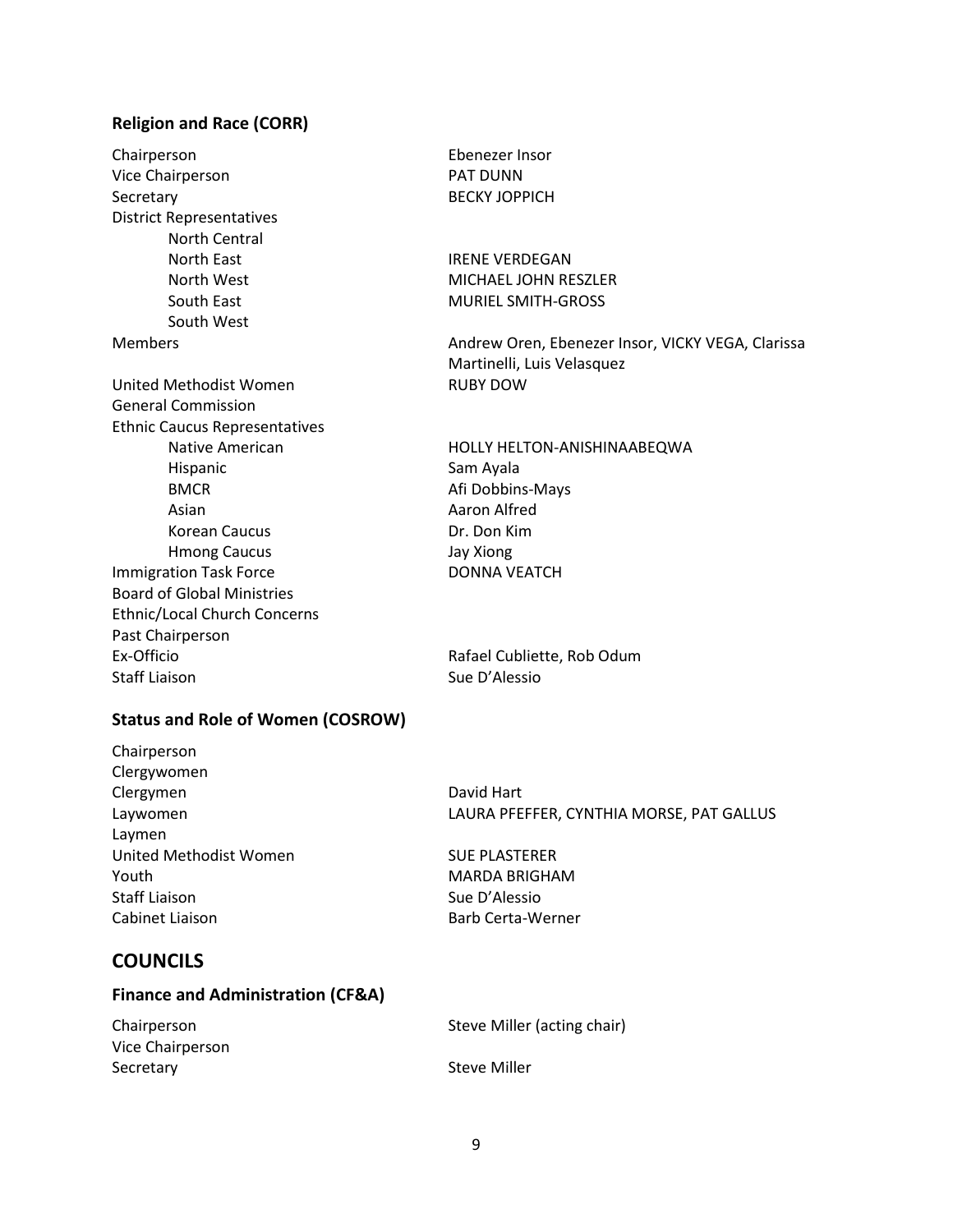Young Adults Bishop Bishop Hee Soo Jung District Superintendent Kate Croskery Jones Director of Connectional Ministries Sue D'Alessio Director of Communications **LISA WINK** Director of Finance and Administration SARAH SNEIDER President WI UM Foundation

Members RUTH LINDEGARDE, Lawrence McGuin, Steve, Miller, Josh Bourget, Hyungwoon Hwang, EUN-HEE "ESTHER" SHON, Diane Rew

#### **CONNECTIONAL TABLE (CT)**

Chairpersons Lamarr Gibson, Don Greer Vice Chairperson LISA JONES Secretary **Cindy Thompson** Connectional Table Resource Team Chairperson Eric Taylor

#### **Connectional Table Resource Team (CTRT)**

| Chairperson                           | <b>Eric Taylor</b>                                   |
|---------------------------------------|------------------------------------------------------|
| Vice Chairperson                      |                                                      |
| Secretary                             | REBECCA MUELLER                                      |
| <b>Members</b>                        |                                                      |
| <b>North Central District</b>         | Gail Ray                                             |
| North East District                   | REBECCA MUELLER                                      |
| North West District                   | <b>DEB PATTEE</b>                                    |
| South East District                   |                                                      |
| South West District                   |                                                      |
| Young Adult Representative            | <b>Eric Taylor</b>                                   |
| Youth Representative                  | <b>LUCY TRAN</b>                                     |
| (Elected by CTRT)                     | Dan Verdegan, Ebenezer Insor, LIZ BRINNEHL           |
| (Elected by Nominations)              | LISA GILBERT, Harsha Kotian, SCOTT JOHNSON           |
| Cabinet Representative                | <b>Scott Carlson</b>                                 |
| <b>Conference Staff Directors</b>     | LISA WINK, Jorge Mayorga Solis, Sue D'Alessio, SARAH |
|                                       | <b>SNEIDER</b>                                       |
| Conference Lay Leader                 | DEANNA SHIMKO                                        |
| <b>Conference Youth Council (CYC)</b> |                                                      |

Youth Chairperson Adult Chairperson **Adult Chairperson Kellen Roggenbuck** District Youth Representatives North Central North East North West South East South West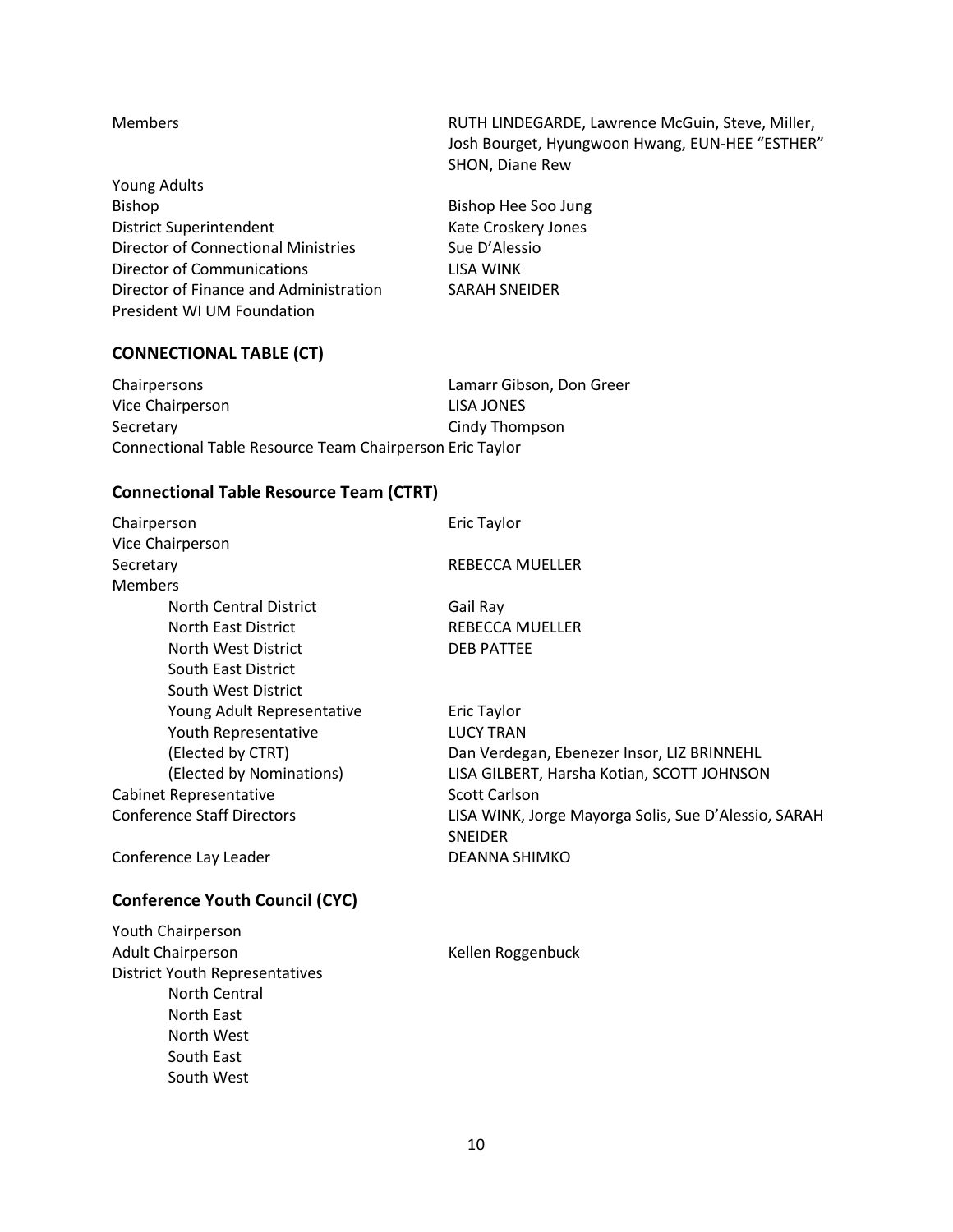District Adult Representatives North Central North East North West South East South West Lifelong learning – Youth Resource Team Staff Liaison Staff Liaison Sue D'Alessio

## **COMMITTEES**

| <b>Ethnic Local Church Concerns (ELCC)</b> |                                        |
|--------------------------------------------|----------------------------------------|
| Chairperson                                | Ebenezer Insor                         |
| Vice Chairperson                           |                                        |
| Secretary                                  |                                        |
| Caucus Representatives (3 each)            |                                        |
| Hmong                                      | Mao Her, KADY HERR-YANG, WANG FUE YANG |
| <b>Black Methodists for Church Renewal</b> | Afi Dobbins                            |
| Hispanic                                   | Modesto Soto                           |
| Korean                                     | InWha Shon, Hong-Lim Park              |
| Native American                            | Rob Odum, HOLLY HELTON-ANISHINAABEQWA  |
| Asian                                      | Aaron Alfred                           |
| Members (elected by ELCC and Nominations)  | <b>MINNIE HARMON</b>                   |
| Representatives                            |                                        |
| United Methodist Women (UMW)               | <b>CHANDY XIONG</b>                    |
| Council on Youth Ministries (CYC)          |                                        |
| Status and Role of Women (COSROW)          |                                        |
| New Ministry Strategy Team                 |                                        |
| Church and Society (C&S)                   |                                        |
| <b>Religion and Race (CORR)</b>            |                                        |
| Cabinet                                    |                                        |
| <b>Staff Liaison</b>                       | Sue D'Alessio                          |
| Shalom Zone                                |                                        |
| <b>Nominations</b>                         |                                        |
| Chairperson                                |                                        |
| Vice Chairperson                           |                                        |
| Secretary                                  |                                        |
| <b>District Representatives</b>            |                                        |
| <b>North Central</b>                       | Kyochul Shin                           |
| North East                                 |                                        |
| North West                                 |                                        |
| South East                                 | <b>LISA JONES</b>                      |
| South West                                 |                                        |
| <b>Members</b>                             |                                        |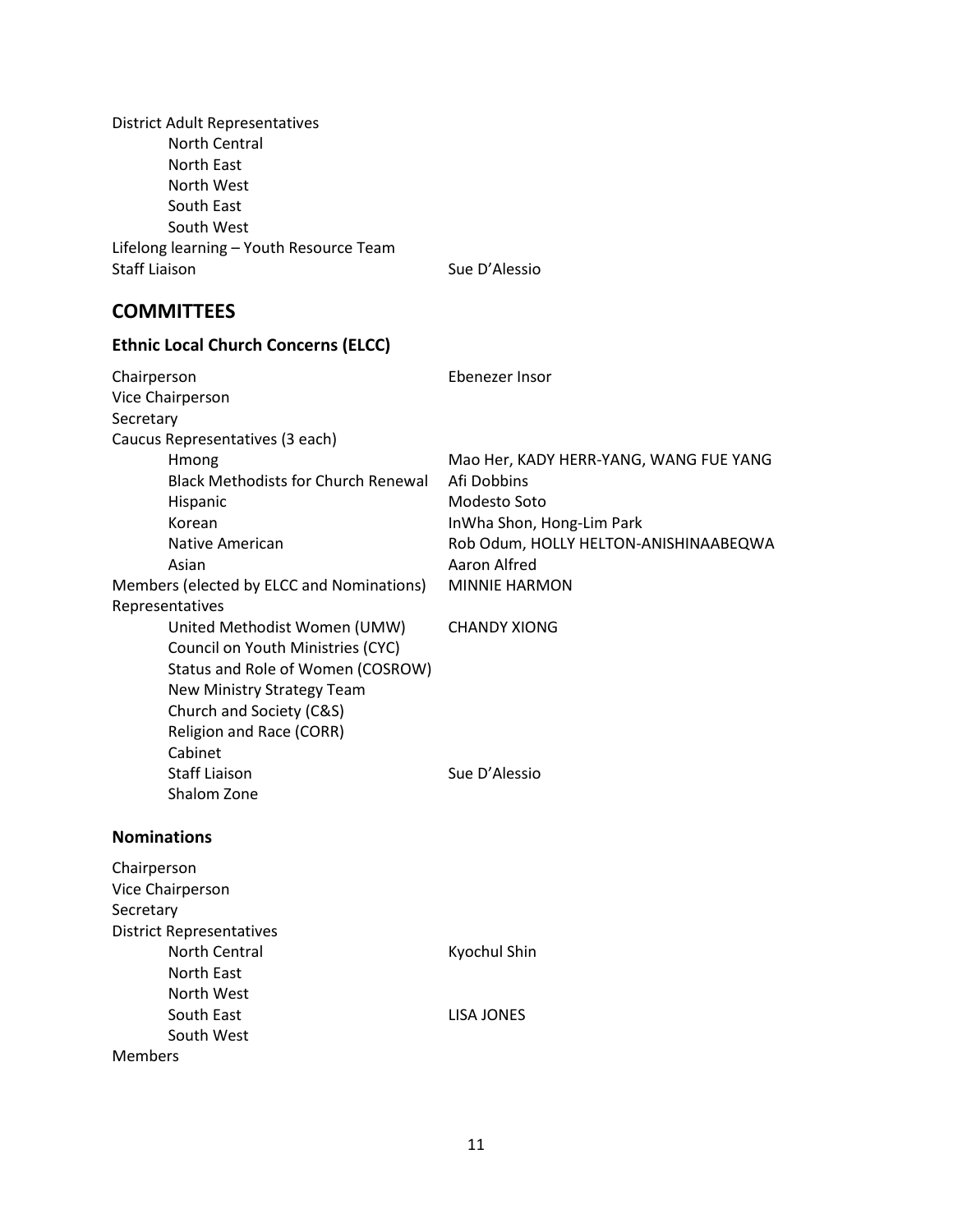| <b>Staff Liaison</b>                       | Sue D'Alessio                    |
|--------------------------------------------|----------------------------------|
| <b>Cabinet Representative</b>              | Kate Croskery Jones              |
| <b>Communications Representative</b>       |                                  |
| Conference Lay Leader                      | DEANNA SHIMKO                    |
| <b>Program and Arrangements</b>            |                                  |
| Chairperson                                | Claudia Deede                    |
| Vice Chairperson                           | Susan Bresser                    |
| Secretary                                  |                                  |
| <b>District Representatives</b>            |                                  |
| <b>North Central</b>                       | Park Hunter                      |
| North East                                 | Claudia Deede                    |
| North West                                 | Susan Oeffler                    |
| South East                                 | <b>JOYCE SQUIRE-ISRAEL</b>       |
| South West                                 | <b>CONNIE MEYER</b>              |
| Members with Specific Responsibility       |                                  |
| <b>Event Planner</b>                       | ANGELA ULLRICH                   |
| Hospitality                                | <b>CONNIE MEYER</b>              |
| Worship                                    | Jane Sommers                     |
| Displays/Exhibits                          | ANGELA ULLRICH                   |
| <b>Child Care</b>                          | ANGELA ULLRICH                   |
| <b>Special Group Meals</b>                 | Susan Bresser                    |
| Agenda                                     |                                  |
| Registration                               | <b>DAWN SUCHOMEL</b>             |
| <b>Local Arrangements</b>                  | Heidi Loomis                     |
| Technology                                 | JOYCE SQUIRE-ISRAEL, MATT HORTON |
| Awards/Recognitions                        | <b>JOYCE SQUIRE-ISRAEL</b>       |
| Pre-Conference Briefings                   | Claudia Deede                    |
| <b>Information Technology</b>              |                                  |
| Translation                                |                                  |
| <b>Stage Management</b>                    | Park Hunter                      |
| <b>Ex-Officio Members</b>                  |                                  |
| <b>Bishop</b>                              | Bishop Hee Soo Jung              |
| <b>Director of Communications</b>          | <b>LISA WINK</b>                 |
| <b>Director of Connectional Ministries</b> | Sue D'Alessio                    |
| Conference Lay Leader                      | <b>DEANNA SHIMKO</b>             |
| <b>Conference Secretary</b>                | Kevin Rice Myers                 |
| <b>Board of Ordained Ministry</b>          | Krysta Deede                     |
| <b>Rules</b>                               |                                  |
| Chairperson                                |                                  |

Members JUAN GARCIA, Kimberly Brumm, TOM LINDAHL, Tshishinen Mpoyo, Kate Croskery Jones Staff Liaison Staff Liaison Sue D'Alessio Advisor **Advisor** Advisor **Advisor** Kevin Rice Myers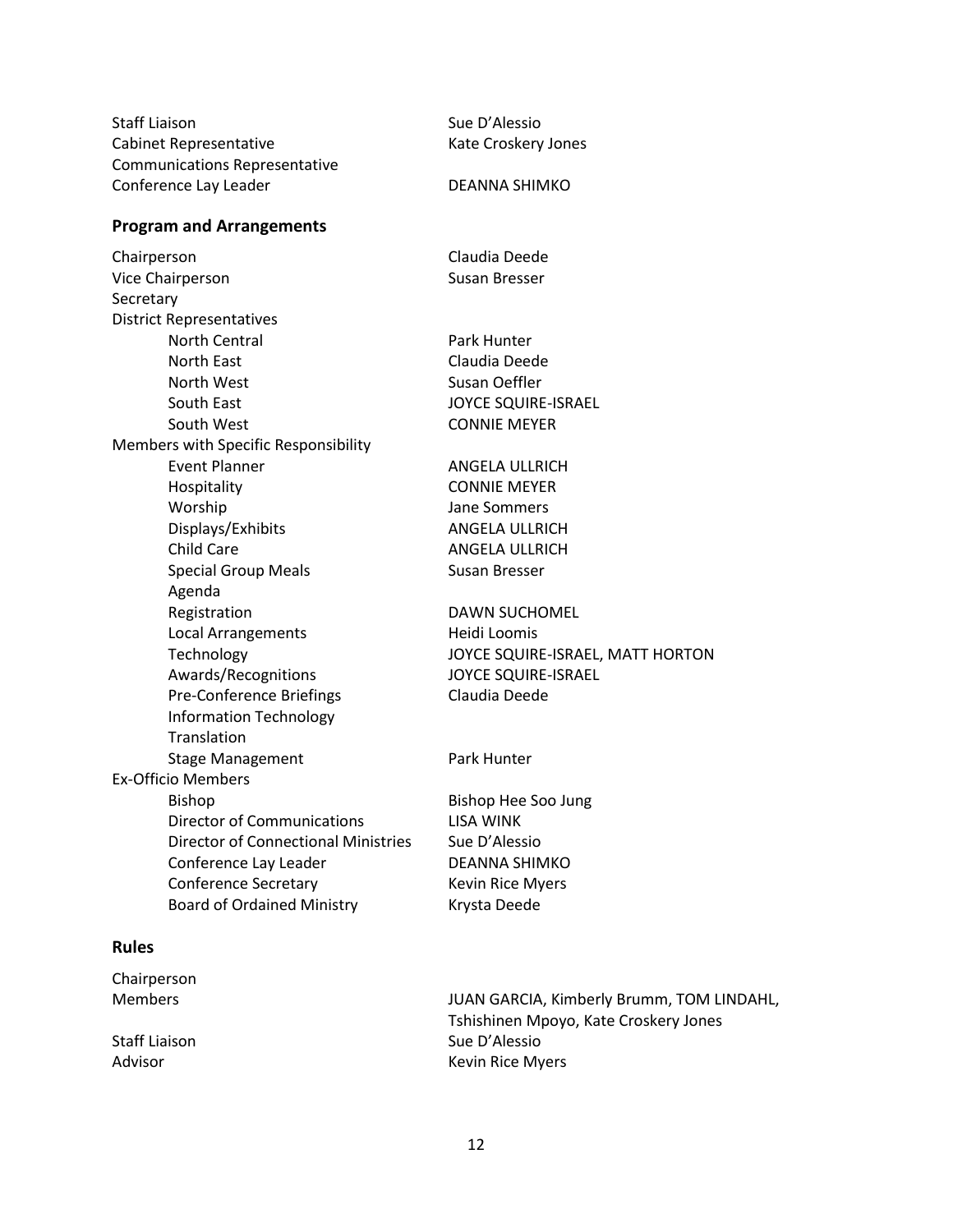#### **Petitions**

## **Conference Personnel**

Chairperson Jenny Arneson Vice Chairperson SARAH VALENCIA **Secretary** Class of 2022 Jenny Arneson, SARAH VALENCIA, Representative of Camp and Retreat Ministry Douglas Clement Ex Officio Bishop Hee Soo Jung, Dan Dick, BILL WHITE Advisory **SARAH SNEIDER** 

#### Chairperson BARBARA DICK Members Cherie Forret, Ethan Larson, Steve Scott, Kory Douglass, LAURA PFEffER, JODI PARINS Staff Liaison **Kevin Rice Myers, Sue D'Alessio**

Class of 2021 Listowel Ayensu-Mensah, Heidi Loomis, Greg Jewison Class of 2023 Young Tae Lee, KAREN DISCHLER, Eileen Kuehnl

#### **Implications Committee** (appointed by Conference)

| Chairperson (designated by bishop)  |                                             |
|-------------------------------------|---------------------------------------------|
| Cabinet Dean                        | Kate Croskery Jones                         |
| Council on Finance & Administration | Steve Miller (acting chair)                 |
| <b>Connectional Table</b>           | Don Greer                                   |
| Lay Leader                          | DEANNA SHIMKO                               |
| Youth                               |                                             |
| 2 at-large (1 lay; 1 clergy)        | <b>BILL STIMELING.</b>                      |
| Advisory                            | <b>SARAH SNEIDER (Conference Treasurer)</b> |

#### **Hispanic/Latino Ministry**

| Chairperson                         |
|-------------------------------------|
| Vice Chairperson                    |
| <b>Recording Secretary</b>          |
| <b>Financial Secretary</b>          |
| <b>AHLMA Institute Coordinator</b>  |
| Local Hispanic/Latino Ministry Reps |
|                                     |

Caucus Representatives Asian Black Methodist Church Renewal Hmong Hispanic/Latino Modesto Soto Korean Sun Joong "Sunny" Kim Native American District Representatives North Central North East North West **Internal Control** Control Dose Mayorga South East

Eduardo de la Cruz AUDELIS AYALA **ALMA TORRES** 

Rafael Cubliette-Shanchez Imelda Roman, Eduardo de la Cruz, Rosita Mayorga, Deborah Thompson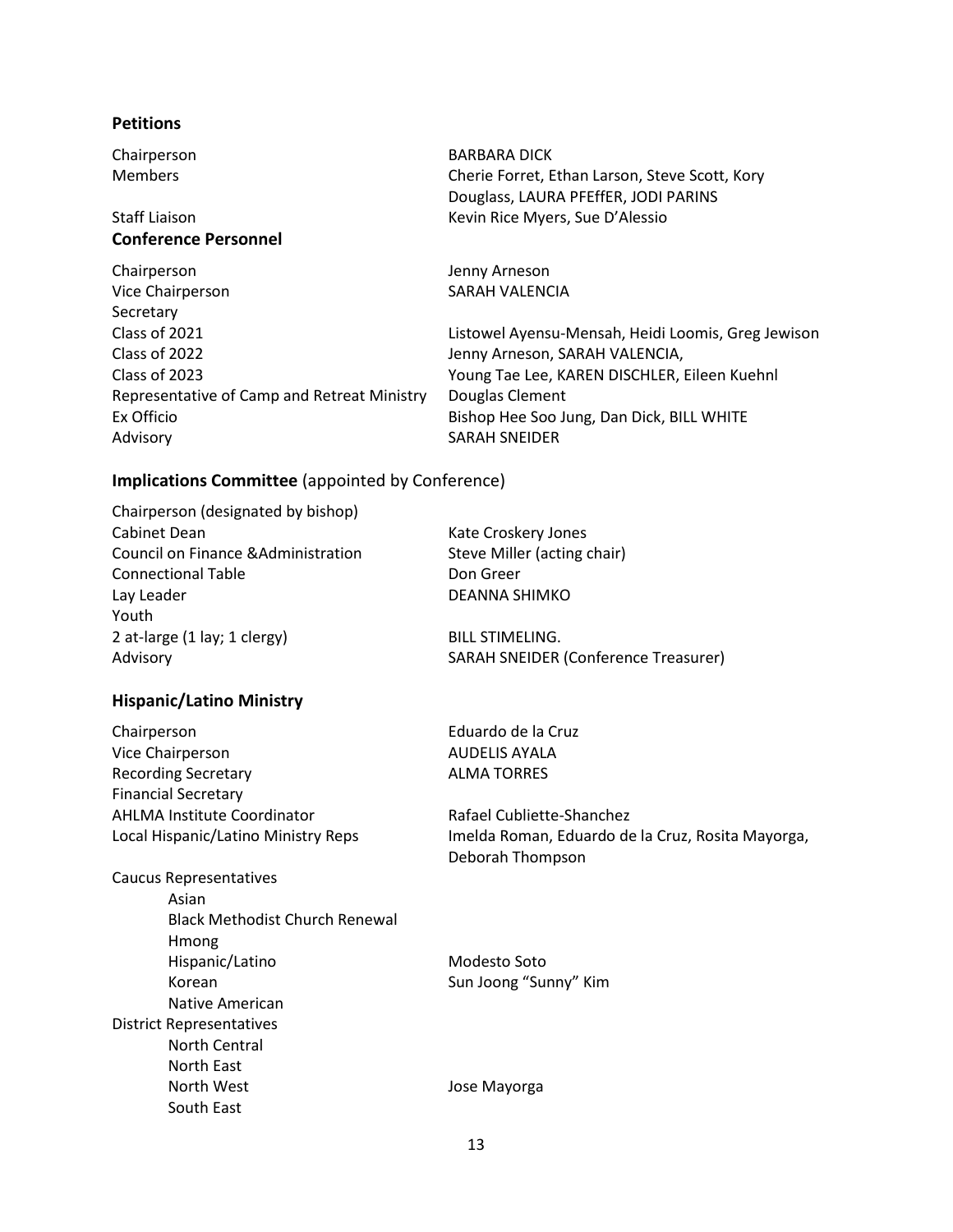South West Members (elected by Nominations) Cabinet Representative Tsuker Yang Staff Liaison Staff Liaison Sue D'Alessio

## **COMMITTEES, TASK FORCES, GROUPS** (nominated by the bishop and/or Cabinet)

#### **Episcopacy**

| Chairperson                                                             | Dan Schwerin                                      |
|-------------------------------------------------------------------------|---------------------------------------------------|
| Vice Chairperson                                                        | <b>GAIL BURGESS</b>                               |
| Secretary                                                               |                                                   |
| Episcopal Residence Chairperson                                         | <b>BEN BRANCEL</b>                                |
| <b>Members</b>                                                          | Dan Schwerin, GAIL BURGESS, Rafael Cubliette,     |
|                                                                         | <b>BARBARA MCCRORY, GAIL BURGESS</b>              |
| Appointed by the bishop                                                 | AHyun Lee, KADY HER YANG                          |
| Conference Lay Leader                                                   | DEANNA SHIMKO, BEN BRANCEL                        |
| Jurisdictional Committee Representatives                                | Dan Schwerin, KATIE CRISE                         |
| <b>Episcopal Residence</b>                                              |                                                   |
| Chairperson                                                             | <b>BEN BRANCEL</b>                                |
| <b>Members</b>                                                          |                                                   |
| Finance and Administration                                              |                                                   |
| <b>Board of Trustees</b>                                                | Anita Genrich                                     |
| Committee on Episcopacy                                                 | <b>BEN BRANCEL</b>                                |
| <b>Administrative Review</b>                                            |                                                   |
| <b>Members</b>                                                          | Jenny Arneson, Steve Zekoff, Markus Wegenast      |
| Alternates                                                              | Sam Royappa, Angie Utter                          |
| <b>Investigation of Clergy Members</b>                                  |                                                   |
| <b>Members</b>                                                          | Rebecca Henry, Grace Cajiuat, Hyejung Hwang,      |
|                                                                         | Chris Bethke, M. Park Hunter                      |
| Alternates                                                              | Lori Lossie, Kook Ho Kim, AHyun Lee               |
| <b>Moving Director</b>                                                  | Carolyn Saunders                                  |
| Task Force on Wisconsin-Dongbu Annual Conferences Partner Relationships |                                                   |
| Chairperson                                                             | <b>Forrest Wells</b>                              |
| <b>Members</b>                                                          | InWha Shon, DEANNA SHIMKO, Mark Klaisner, Sukhyun |
|                                                                         | Jung, Myunghoon Han, PyungAhn Peace Kim, BECKY    |
|                                                                         | HALSTEAD, Bishop Hee Soo Jung                     |
| <b>Staff Liaison</b>                                                    | Sue D'Alessio                                     |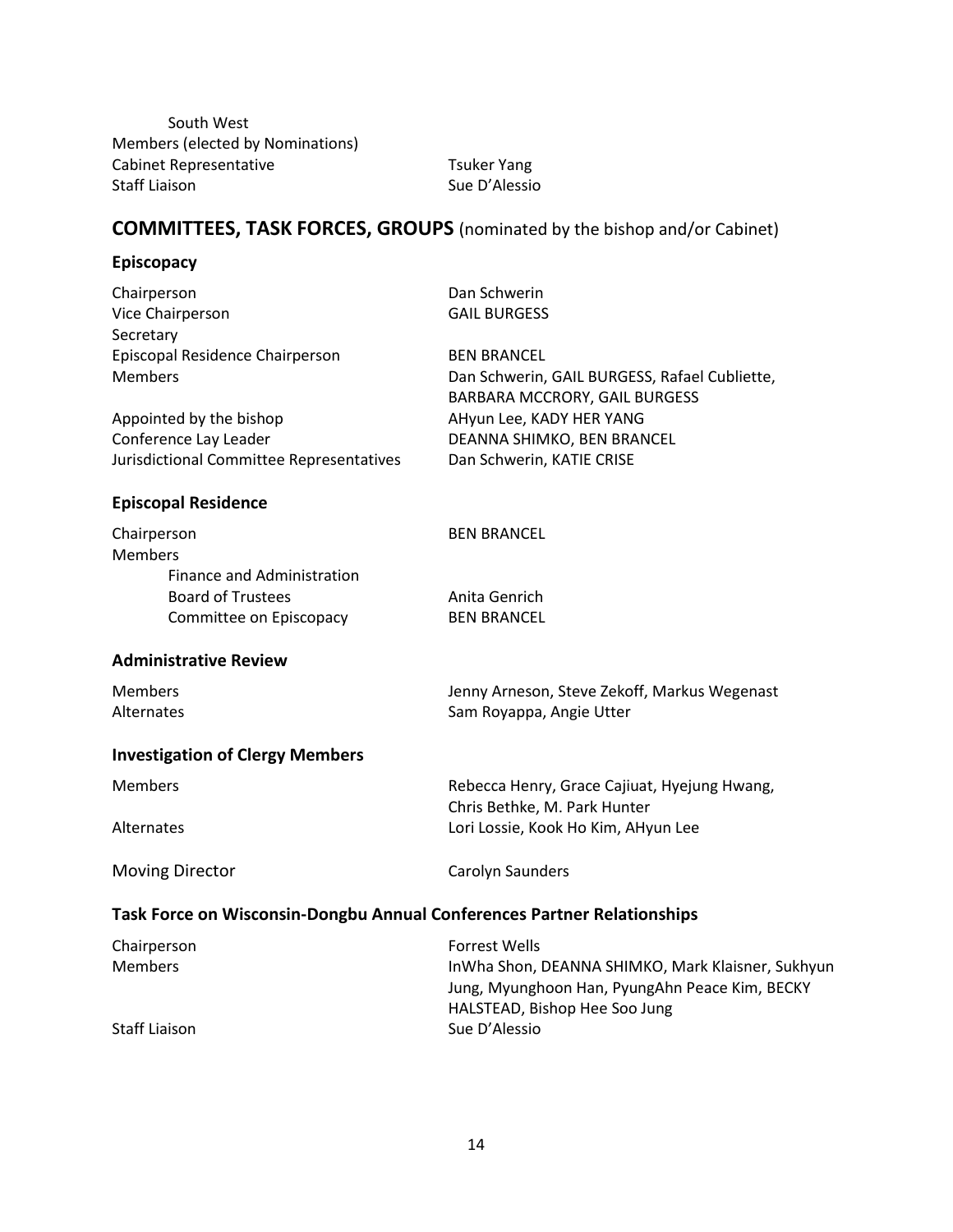#### **INDEX**

#### **Board of Global Ministries Sub-Committees**

#### **National Volunteers in Mission**

| Chairperson                      | <b>WESLEY HURLBURT</b>                          |
|----------------------------------|-------------------------------------------------|
| Vice Chairperson                 | <b>CHUCK WEDEMEYER</b>                          |
| <b>Treasurers</b>                | JIM and PAT HOUWERS                             |
| Secretary                        | <b>GAIL BURGESS</b>                             |
| <b>National Trip Coordinator</b> | TOM ANDRES                                      |
| <b>State Coordinator</b>         | <b>JEFF CUPERY</b>                              |
| Leadership training Coordinator  | <b>WESLEY HURLBURT</b>                          |
| <b>Members</b>                   | BRUCE KOCH, BOB CLINGAN, MIKE COUILLAARD, BOBBI |
|                                  | COUILLARD, DONNA KIEFER, BARB RAMSDEN, TOM      |
|                                  | ROSSMILLER, SHERRY SCHREINER                    |

Disaster Response

#### **International Volunteers in Mission**

Chairperson

Members JUDY BRUUN, Kelly Jahn, VICTOR BOLLIG, DEBBY BOLLIG, Anita Genrich, Listowel Ayensu-Mensah, CORRIN PILLSBURY

#### **Health and Welfare**

| Chairperson                                                                       | Dawn Jeffers Ramstad                                                          |
|-----------------------------------------------------------------------------------|-------------------------------------------------------------------------------|
| <b>Members</b>                                                                    |                                                                               |
| Health and Welfare Ministries Liaisons and Covenant Renewal Dates (every 4 years) |                                                                               |
| Cedar Crest, Inc.                                                                 | CEO: DAVID TANCK (Janesville) 2017                                            |
|                                                                                   | Christian Community Homes & Services Exec Director: DAN GODDIER (Hudson) 2019 |
| Evergreen                                                                         | President/CEO: KEN ARNESON (Oshkosh) 2020                                     |
| <b>Harbor House Crisis Shelters</b>                                               | Exec Director: CHELSEA BRANLEY (Superior) 2018                                |
| Morrow Memorial Home & Apts                                                       | Exec Director: to be hired<br>(Sparta) 2019                                   |
| Northcott Neighborhood House                                                      | Exec Director: TONY KEARNEY (Milwaukee) 2018                                  |
| <b>Schmitt Woodland Hills</b>                                                     | Exec Director: JACKIE CARLEY (Richland Center) 2019                           |
| Sheboygan Senior Community                                                        | Exec Director: PAUL TREFFERT (Sheboygan) 2020                                 |
| UM Children's Services                                                            | Exec Director: WILLIAM SCHMITT (Milwaukee) 2019                               |
| VMP - Manor Park and trinity                                                      | President/CEO: AL RUNDE (Milwaukee) 2020                                      |
| <b>Hillcrest Family Services</b>                                                  | President/CEO: MIKE FIDGEON (Dubuque) 2017                                    |

#### **Community Ministries**

| Chairperson    | KADY HERR-YANG, LIZ BRINNEHL |
|----------------|------------------------------|
| <b>Members</b> |                              |
|                |                              |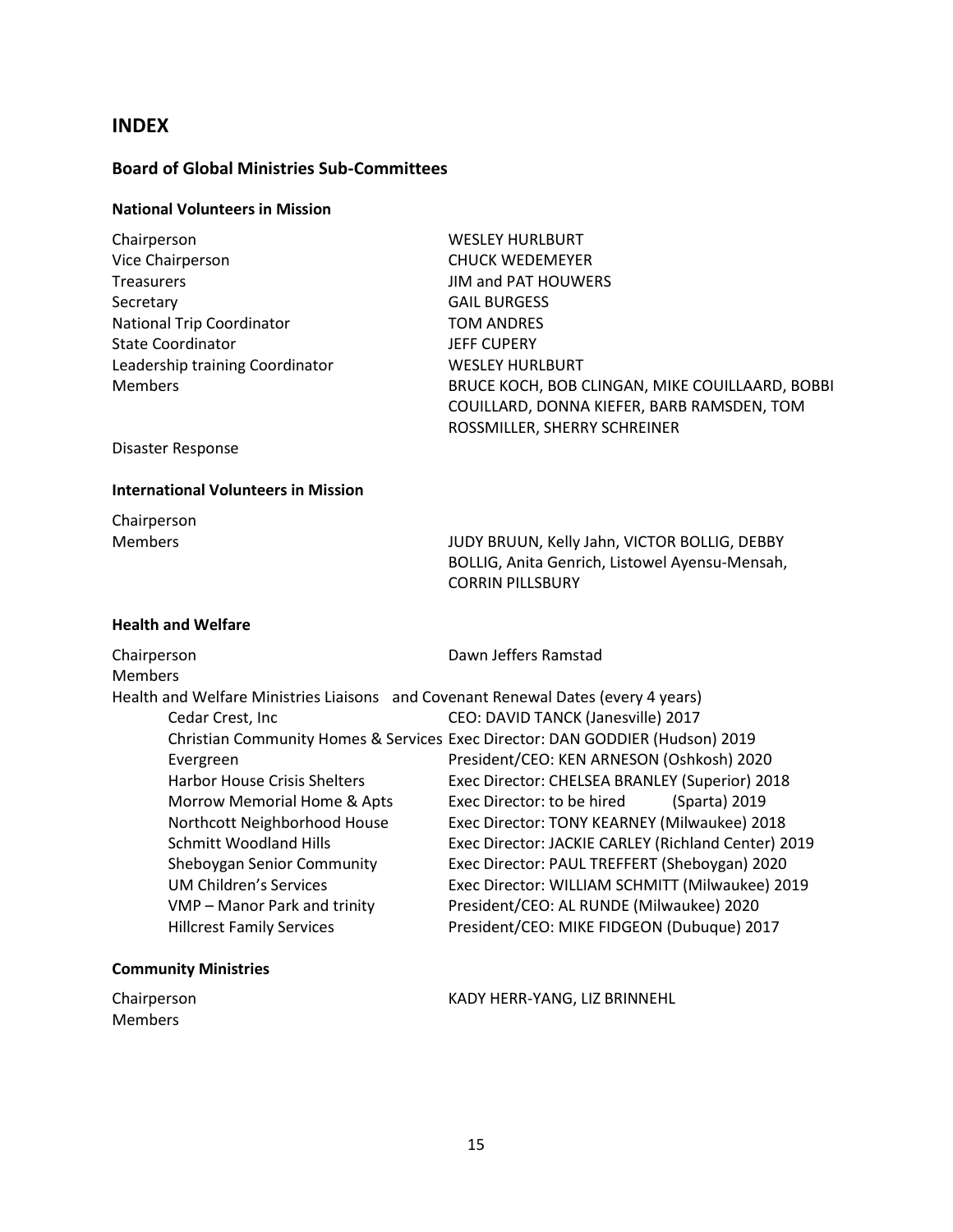#### **Mission Motivation**

| Chairperson<br><b>Conference Mission Secretary</b><br>Rainbow Covenant Coordinator<br><b>District Mission Secretaries</b><br>North Central<br>North East<br>North West<br>South East<br>South West | Mary Balson<br>PAUL WEBSTER<br><b>GAIL BURGESS</b><br>InWha Shon<br>LAURA IDA<br><b>MARY BETH BURNE</b>                                                                                                                                     |
|----------------------------------------------------------------------------------------------------------------------------------------------------------------------------------------------------|---------------------------------------------------------------------------------------------------------------------------------------------------------------------------------------------------------------------------------------------|
| <b>Native American Plan</b>                                                                                                                                                                        |                                                                                                                                                                                                                                             |
| Chairperson<br><b>Members</b>                                                                                                                                                                      | HOLLY HELTON-ANISHINAABEQWA                                                                                                                                                                                                                 |
| <b>Disaster Preparedness</b>                                                                                                                                                                       |                                                                                                                                                                                                                                             |
| Chairperson/Coordinator<br><b>Assistant Coordinator</b>                                                                                                                                            | William "Bud" Budzinski                                                                                                                                                                                                                     |
| Vice Chairperson<br><b>Members</b>                                                                                                                                                                 | CHUCH WEDEMEYER (VIM Chainsaw Team Coordinator)                                                                                                                                                                                             |
| North Central Rep, Pastoral Support<br>North East Rep<br>North West Rep<br>South East Rep                                                                                                          | Ethan Larson<br>Listowel Ayensu-Mensah                                                                                                                                                                                                      |
| South West Rep, VOAD Rep, ERT<br>UMVIM Rep, ERT                                                                                                                                                    | William "Bud" Budzinski                                                                                                                                                                                                                     |
| <b>UMVIM Rep</b>                                                                                                                                                                                   | <b>BRUCE KOCH</b>                                                                                                                                                                                                                           |
| <b>IMT/ Bolivia Partnership</b>                                                                                                                                                                    |                                                                                                                                                                                                                                             |
| Chairperson<br><b>Members</b><br>Immigration and Refugee Ministries<br>Chairperson<br><b>Members</b>                                                                                               | Anita Lang<br>David Harsh, DONNA VEATCH, Rosita Mayorga<br><b>DONNA VEATCH</b><br>Maribel Celiz, Eduardo de la Cruz, Rafael Cubliette,<br>Ebenezer Insor, Nancy Lanman, Rob Odum, MARJORIE<br>MATTHEWS, Jorge Mayorga Solis, Rosita Mayorga |

## **ORGANIZATIONS RELATED TO THE WI ANNUAL CONFERENCE**

## **Wisconsin United Methodist Foundation, Inc. Board of Directors**

| Chairperson      | <b>CHARLES TAYLOR</b> |
|------------------|-----------------------|
| Vice Chairperson | RANDALL PHELPS        |
| Secretary        | JACK MALONE           |
| Treasurer        | <b>WES PANZER</b>     |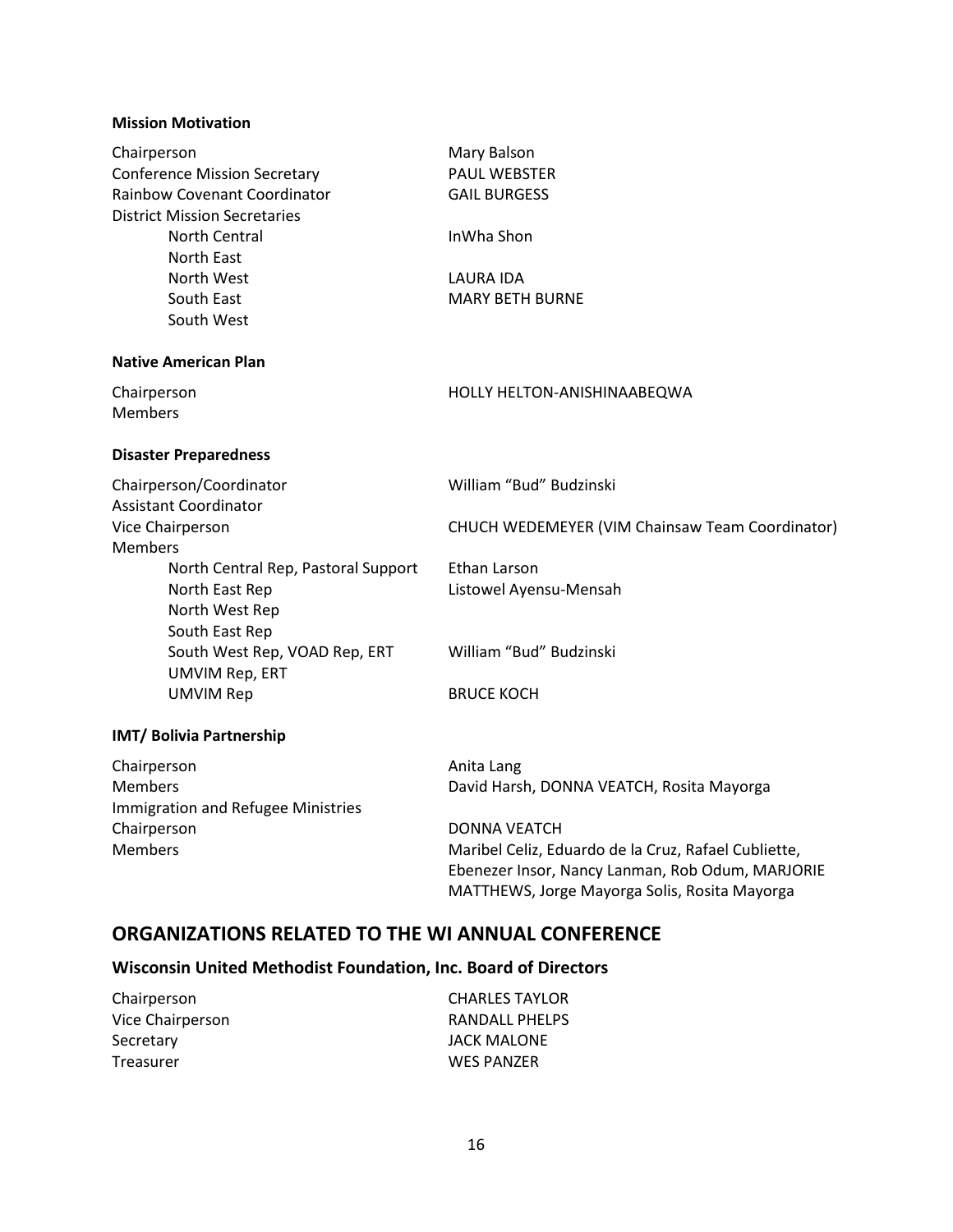| Class of 2021                                                                        | JESSE CALKINS, JACK MALONE, Kristin Lowe, Glenda<br>McCracken, NANCY LEWIS, WES PANZER, InWha Shon,<br><b>CHARLES TAYLOR</b> |
|--------------------------------------------------------------------------------------|------------------------------------------------------------------------------------------------------------------------------|
| Class of 2022                                                                        | Janet Hartzell, TODD JAHNKE, SAM KELLER, RANDALL<br>PHELPS, TERRI YOHO                                                       |
| Class of 2023                                                                        | JAMES HOLLAND, RANDAL LEROY, CHESTER WARD,<br>LINDA ZIMMERMAN                                                                |
| Class of 2024                                                                        | TOM ALVERSON, Loretta Waughtal, CHARLES STELZNER,<br>Luis Velasquez, RIC HOERZ, BILL BARTLETT, Bruce Bartel                  |
| Bishop (ex-officio)<br><b>Foundation President</b>                                   | Bishop Hee Soo Jung                                                                                                          |
| <b>Retired Ministers Association</b>                                                 |                                                                                                                              |
| President                                                                            | Rebecca Niese (2022)                                                                                                         |
| <b>Vice President</b>                                                                | Gary Cole (2023)                                                                                                             |
| Secretary/Treasurer                                                                  | Lynn Lemke Schreck (2024)                                                                                                    |
| <b>United Methodist Women</b>                                                        |                                                                                                                              |
| President                                                                            | <b>MARTHA ORTIZ BOYER</b>                                                                                                    |
| <b>Vice President</b>                                                                | <b>RUBY DOW</b>                                                                                                              |
| Secretary                                                                            | <b>JOSIE GOBEL</b>                                                                                                           |
| Treasurer                                                                            | LISA KING (interim)                                                                                                          |
| Committee on Nominations Chairperson                                                 | RUTHANN CHRISTENSEN                                                                                                          |
| <b>Mission Coordinators</b>                                                          |                                                                                                                              |
| Spiritual Growth<br><b>Social Action</b>                                             | <b>DEB PATTEE</b>                                                                                                            |
| Education/Interpretation<br>Membership Nurture/Outreach<br>Young Women's Coordinator | <b>CHERRIE HARTLEY</b>                                                                                                       |
| Secretary of Program Resources                                                       | <b>CHERRIE HARTLEY</b>                                                                                                       |
| <b>Communications Coordinator</b>                                                    | <b>ANN SCOTT</b>                                                                                                             |
| Dean of Mission U                                                                    | <b>KAREN MAYESHIBA</b>                                                                                                       |
| <b>Assistant Dean</b>                                                                | <b>MARY LAINBERGER</b>                                                                                                       |
| <b>Bishop</b>                                                                        | Bishop Hee Soo Jung                                                                                                          |
| <b>United Methodist Men</b>                                                          |                                                                                                                              |
| President                                                                            |                                                                                                                              |
| <b>Vice President</b>                                                                | ROGER KINDSCHI (interim)                                                                                                     |
| Secretary/Treasurer                                                                  | DAVE JOHNSON                                                                                                                 |
| Prayer Advocate                                                                      | <b>ROGER KINDSCHI</b>                                                                                                        |
| <b>Communications Coordinator</b>                                                    |                                                                                                                              |
| <b>District Representatives</b>                                                      |                                                                                                                              |
| <b>North Central</b>                                                                 |                                                                                                                              |
| North East                                                                           |                                                                                                                              |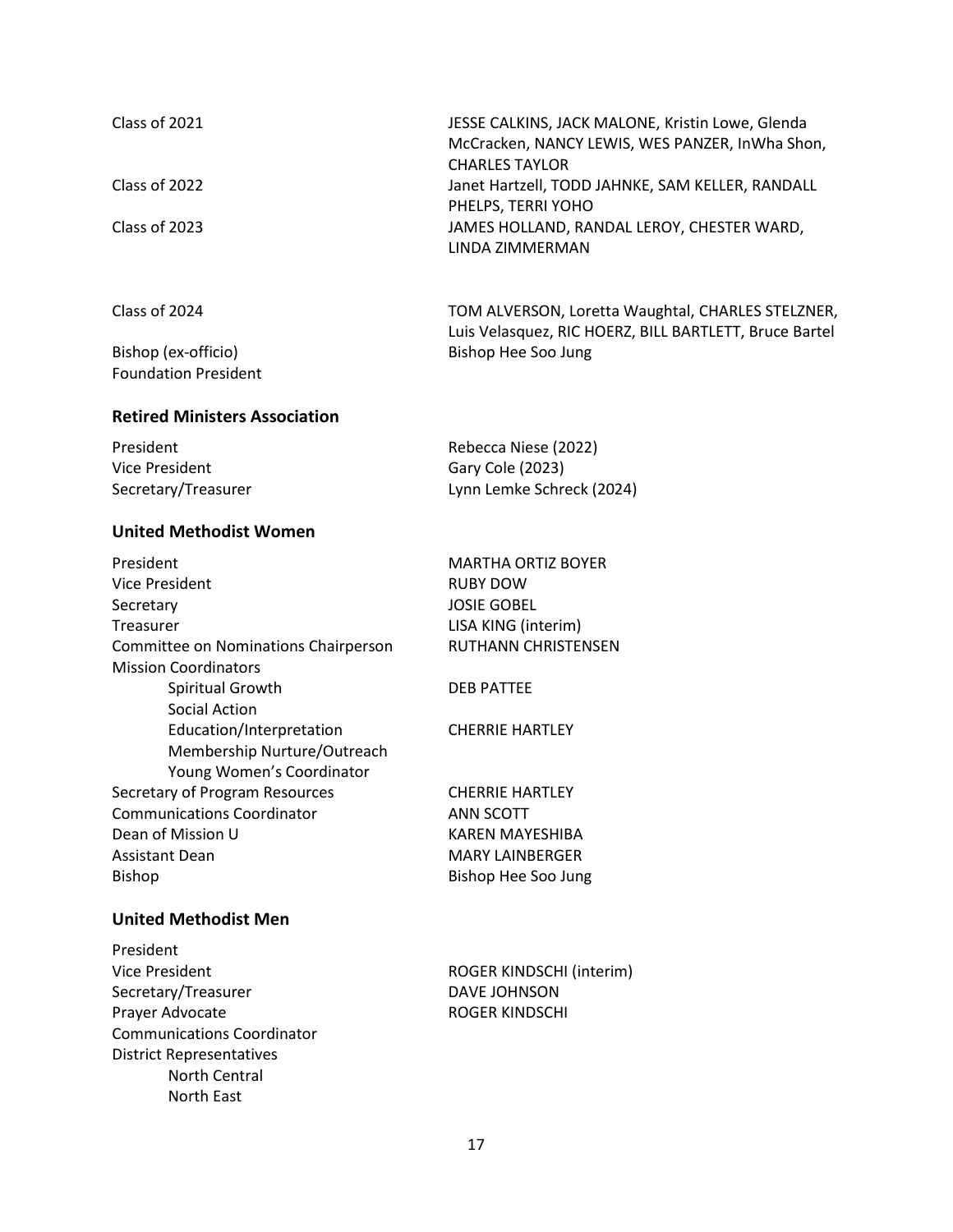| North West                                                                    |                       |
|-------------------------------------------------------------------------------|-----------------------|
| South East                                                                    |                       |
| South West                                                                    |                       |
| <b>Past President</b>                                                         | <b>AUGUST GRULICH</b> |
| Conference Lay Leadership Representative                                      |                       |
| Clergy Advisor                                                                | David Leistra         |
| <b>Cabinet Advisor</b>                                                        | Scott Carlson         |
| Trustees of Boards of Institutions of Higher Education (for information only) |                       |
|                                                                               |                       |

| North Central College                    | MICHAEL MOSER                               |
|------------------------------------------|---------------------------------------------|
| Garrett-Evangelical Theological Seminary | JUDITH CRAIN, MICHAEL HATFIELD, CHRYS HYDE, |
|                                          | <b>MICHAEL MCBRIDE</b>                      |

#### **Wisconsin Council of Churches (WCC)**

| Clergy                   | Christine Bethke, Sue D'Alessio, Susanne Burwell,<br>PyungAhn Peace Kim, Ellen Rasmussen, Tina Itson |
|--------------------------|------------------------------------------------------------------------------------------------------|
| Laity                    |                                                                                                      |
| WCC Board                | Sue D'Alessio (chair), Ellen Rasmussen (secretary)                                                   |
| <b>Commission Member</b> |                                                                                                      |

#### **DISTRICT AGENCIES**

#### **District Board of Church Location and Building**

| North Central | Tsuker Yang (DS), DARRELL ZIETLOW, Howard Hintzman, Mark Gilbert, Kyochul Shin,<br>Ethan Larson            |
|---------------|------------------------------------------------------------------------------------------------------------|
| North East    | Kate Croskery Jones (DS). JANE DEUSTER (chair), Dale Eggert, Tim Albrecht, TJ<br>LANDWEHR, CHRISTINE MILES |
| North West    | Barbara Certa-Werner (DS), Susan Oeffler, Carolyn Saunders, Craig Conklin, FRANK<br>DRAXLER, JOHN RAMSTAD  |
| South East    | Forrest Wells (DS), Peter Peterson (chair), MINNIE HARMON, MARK HUMPHREY, GEFF<br><b>GRAHL, CAIN YANG</b>  |
| South West    | Scott Carlson (DS), Fran Deaner, Tammy Clausen, Greg Jewison, JIM GRENZOW,<br><b>NEAL ANDERSON</b>         |

#### **District Committee on Ordained Ministry (DCOM)**

- North Central Tsuker Yang (DS), David Guse (Chr), Park Hunter, Krysta Deede, Rafael Cubilette-Shanchez, Keith Wolf, Loretta Waughtal, Timothy O'Brien, SANRA TENNESON, PETER YANG, CARRIE FARNSWORTH
- North East Kate Croskery Jones (DS), JOE HILKE (Chr), Joyce Rich (Registrar), JANET STEVENS (sec), ROBERTA FRANKOW, Rom Pegram, Dale Eggert, SHERI GRAEBER. Young Tae Lee, Robb McClintock, Tshishinen Mpoyo, Rosita Mayorga
- North West Barbara Certa-Werner (DS), Jeremy Deaner (registrar), Howard Hintzman, Cathy Hamblin, Mary Anne Conklin, Cheryl Miskimen, ESTHER FAHM, AL BOCK, GREG WALLACE, Ferdinand Serra (chair)
- South East Forrest Wells (DS), Dan Fahs (Chair), Kristina Androsky (Chr), Matthew Hadley, Lawrence Turner, Robert Odum (BOM), Tina Itson, Toua Thomas Thao (BOM) LYNN BLACKBURN,